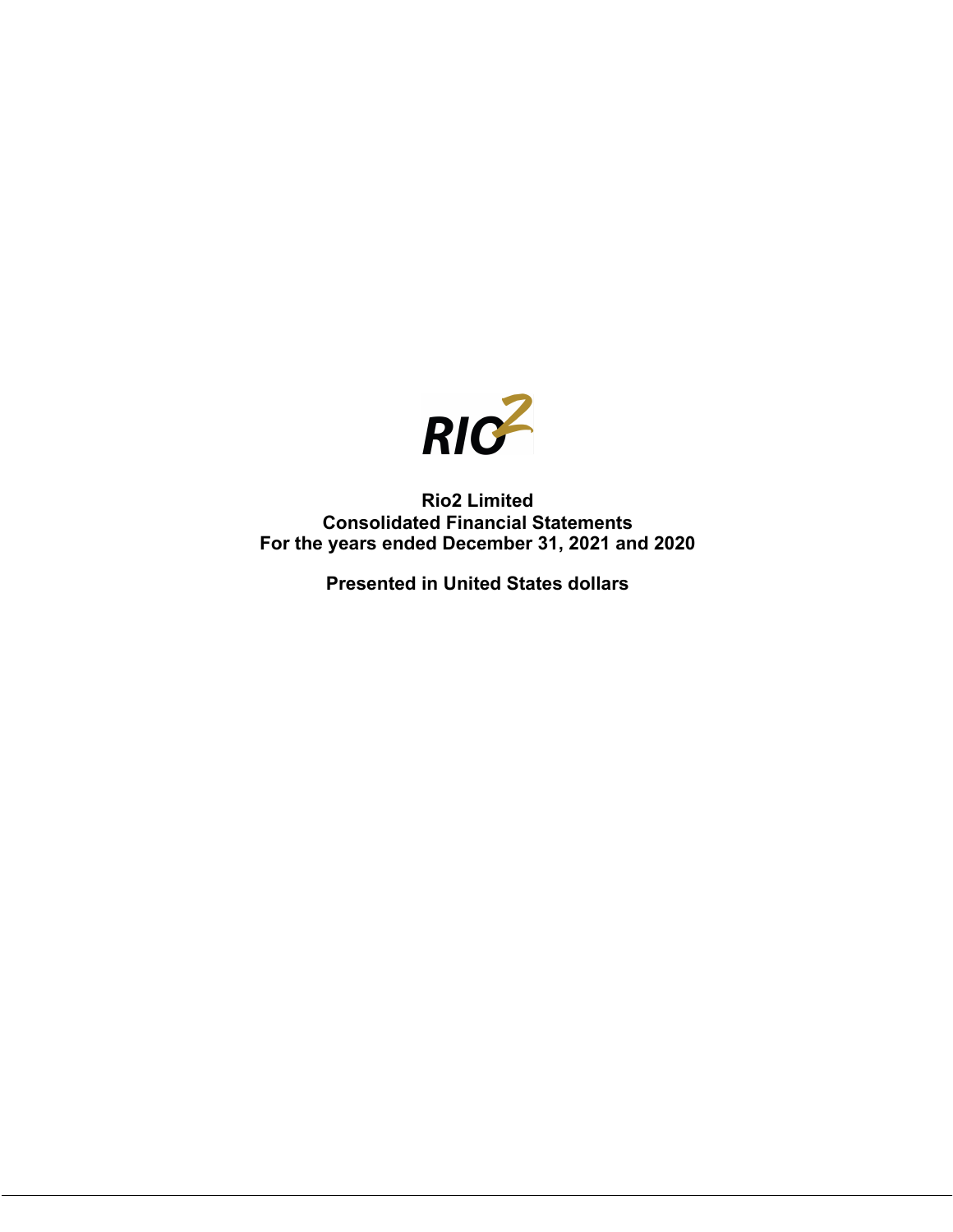

# Independent Auditor's Report

**Grant Thornton LLP** Suite 1600, 333 Seymour Street Vancouver, BC V6B 0A4 T +1 604 687 2711

F +1 604 685 6569 www.GrantThornton.ca

To the shareholders of Rio2 Limited:

#### **Opinion**

We have audited the consolidated financial statements of Rio2 Limited (the "Company), which comprise the consolidated statements of financial position as at December 31, 2021, December 31, 2020 and January 1, 2020 and the consolidated statements of loss and comprehensive loss, consolidated statements of changes in equity and consolidated statements of cash flows for the years ended December 31, 2021 and December 31, 2020, and notes to the consolidated financial statements, including a summary of significant accounting policies.

In our opinion, the accompanying consolidated financial statements present fairly, in all material respects, the consolidated financial position of Rio2 Limited as at December 31, 2021, December 31, 2020 and January 1, 2020, and its consolidated financial performance and its consolidated cash flows for the years ended December 31, 2021 and December 31, 2020 in accordance with International Financial Reporting Standards (IFRSs).

#### **Basis for opinion**

We conducted our audit in accordance with Canadian generally accepted auditing standards. Our responsibilities under those standards are further described in the *Auditor's Responsibilities for the Audit of the consolidated Financial Statements* section of our report. We are independent of the Company in accordance with the ethical requirements that are relevant to our audit of the consolidated financial statements in Canada, and we have fulfilled our other ethical responsibilities in accordance with these requirements. We believe that the audit evidence we have obtained is sufficient and appropriate to provide a basis for our opinion.

#### **Information other than the consolidated financial statements and auditor's report thereon**

Management is responsible for the other information. The other information comprises the Management Discussion and Analysis but does not include the consolidated financial statements and our auditor's report thereon.

Our opinion on the consolidated financial statements does not cover the other information and we do not express any form of assurance conclusion thereon.

In connection with our audit of the consolidated financial statements, our responsibility is to read the other information and, in doing so, consider whether the other information is materially inconsistent with the consolidated financial statements or our knowledge obtained in the audit or otherwise appears to be materially misstated.

If, based on the work we have performed, we conclude that there is a material misstatement of this other information, we are required to report that fact. We have nothing to report in this regard.

#### **Responsibilities of management and those charged with governance for the consolidated financial statements**

Management is responsible for the preparation and fair presentation of the consolidated financial statements in accordance with International Financial Reporting Standards (IFRSs), and for such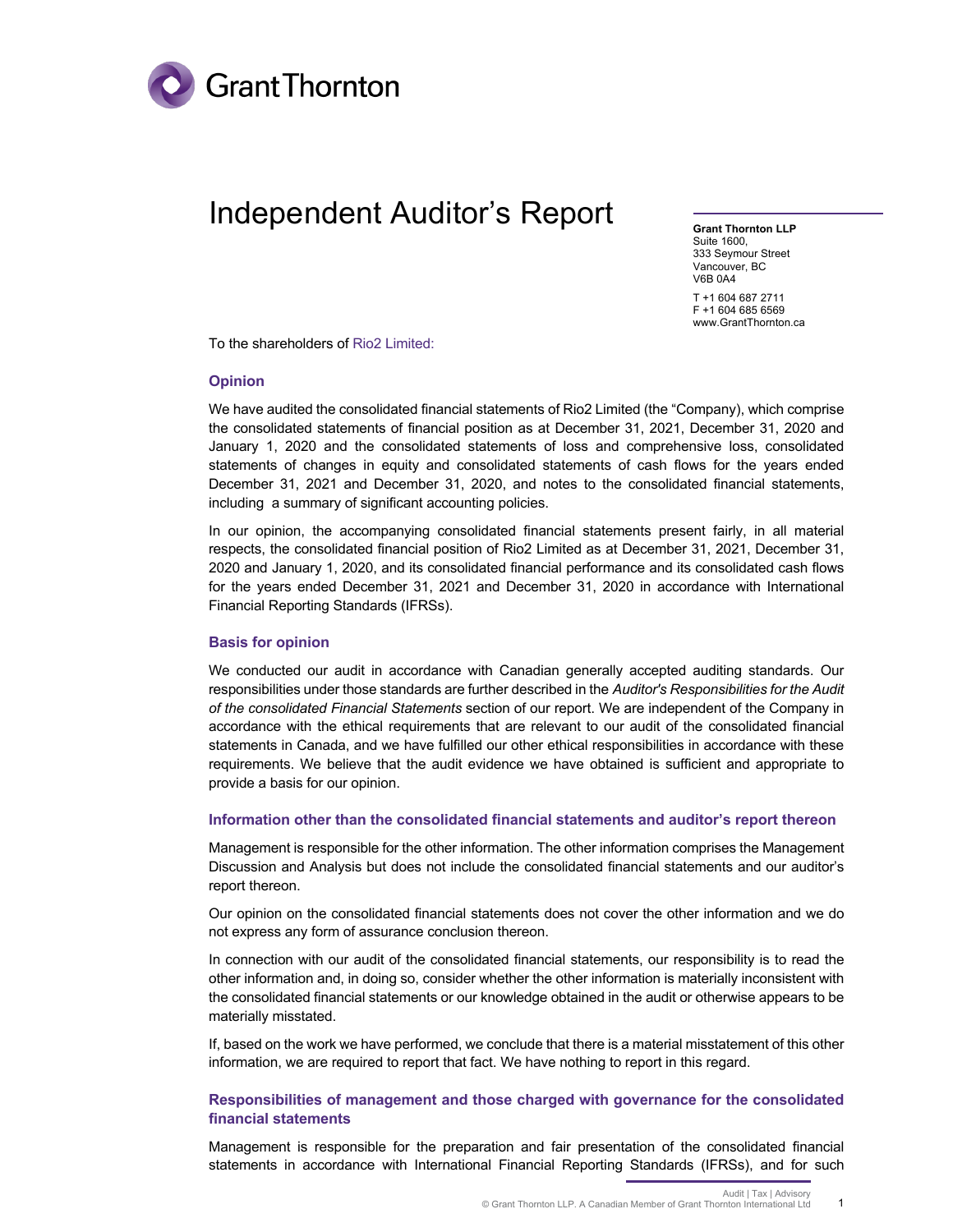

internal control as management determines is necessary to enable the preparation of consolidated financial statements that are free from material misstatement, whether due to fraud or error.

In preparing the consolidated financial statements, management is responsible for assessing the Company's ability to continue as a going concern, disclosing, as applicable, matters related to going concern and using the going concern basis of accounting unless management either intends to liquidate the Company or to cease operations, or has no realistic alternative but to do so.

Those charged with governance are responsible for overseeing the Company's financial reporting process.

#### **Auditor's responsibilities for the audit of the consolidated financial statements**

Our objectives are to obtain reasonable assurance about whether the consolidated financial statements as a whole are free from material misstatement, whether due to fraud or error, and to issue an auditor's report that includes our opinion. Reasonable assurance is a high level of assurance, but is not a guarantee that an audit conducted in accordance with Canadian generally accepted auditing standards will always detect a material misstatement when it exists. Misstatements can arise from fraud or error and are considered material if, individually or in the aggregate, they could reasonably be expected to influence the economic decisions of users taken on the basis of these consolidated financial statements.

As part of an audit in accordance with Canadian generally accepted auditing standards, we exercise professional judgment and maintain professional skepticism throughout the audit. We also:

- Identify and assess the risks of material misstatement of the consolidated financial statements, whether due to fraud or error, design and perform audit procedures responsive to those risks, and obtain audit evidence that is sufficient and appropriate to provide a basis for our opinion. The risk of not detecting a material misstatement resulting from fraud is higher than for one resulting from error, as fraud may involve collusion, forgery, intentional omissions, misrepresentations, or the override of internal control.
- Obtain an understanding of internal control relevant to the audit in order to design audit procedures that are appropriate in the circumstances, but not for the purpose of expressing an opinion on the effectiveness of the Company's internal control.
- Evaluate the appropriateness of accounting policies used and the reasonableness of accounting estimates and related disclosures made by management.
- Conclude on the appropriateness of management's use of the going concern basis of accounting and, based on the audit evidence obtained, whether a material uncertainty exists related to events or conditions that may cast significant doubt on the Company's ability to continue as a going concern. If we conclude that a material uncertainty exists, we are required to draw attention in our auditor's report to the related disclosures in the consolidated financial statements or, if such disclosures are inadequate, to modify our opinion. Our conclusions are based on the audit evidence obtained up to the date of our auditor's report. However, future events or conditions may cause the Company to cease to continue as a going concern.
- Evaluate the overall presentation, structure and content of the consolidated financial statements, including the disclosures, and whether the consolidated financial statements represent the underlying transactions and events in a manner that achieves fair presentation.
- Obtain sufficient appropriate audit evidence regarding the financial information of the entities or business activities within the Group to express an opinion on the consolidated financial statements. We are responsible for the direction, supervision and performance of the group audit. We remain solely responsible for our audit opinion.

We communicate with those charged with governance regarding, among other matters, the planned scope and timing of the audit and significant audit findings, including any significant deficiencies in internal control that we identify during our audit.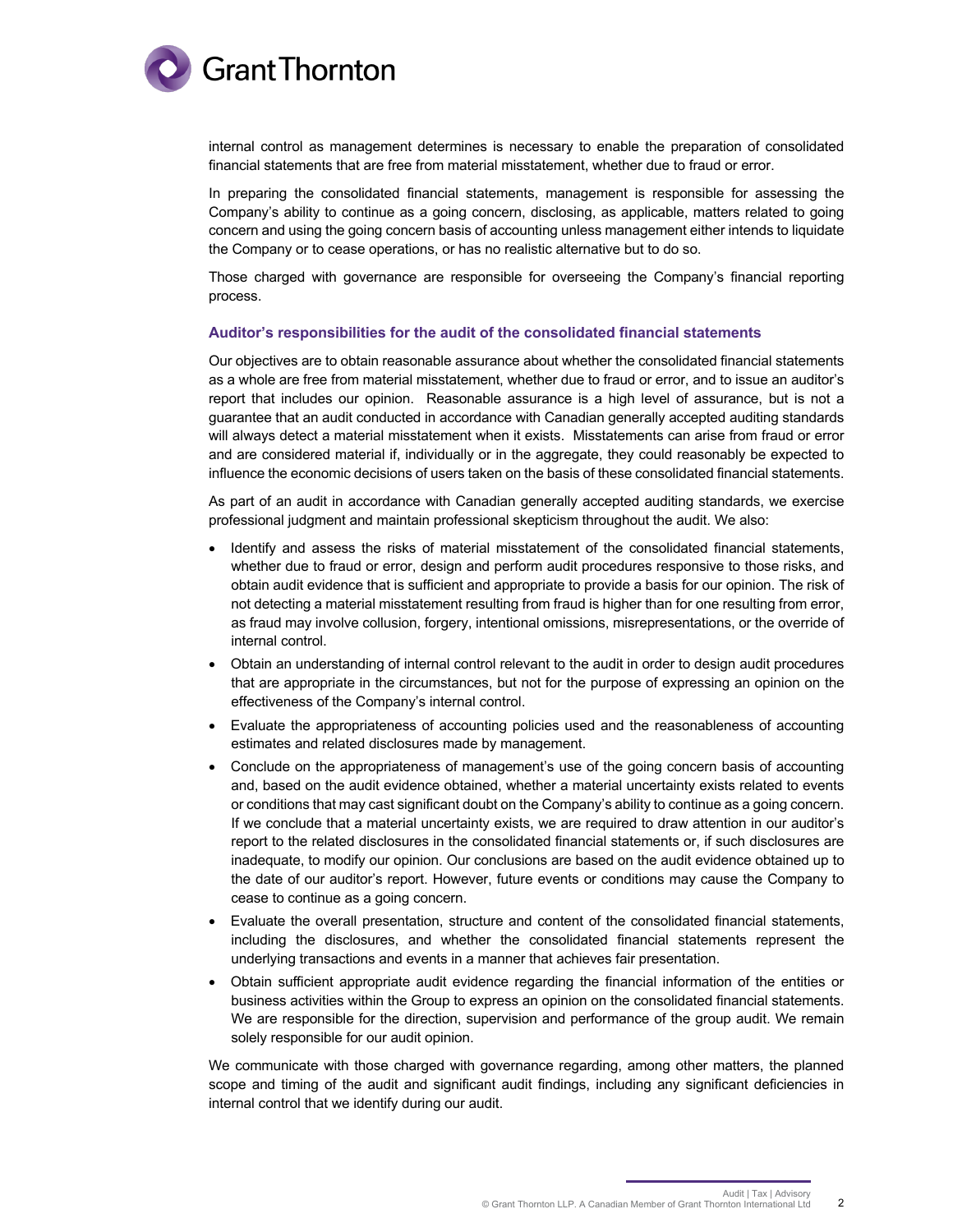

We also provide those charged with governance with a statement that we have complied with relevant ethical requirements regarding independence, and to communicate with them all relationships and other matters that may reasonably be thought to bear on our independence, and where applicable, related safeguards.

The engagement partner on the audit resulting in this independent auditor's report is Robert J. Riecken.

Grant Thouton LLP

March 25, 2022

Vancouver, Canada Chartered Professional Accountants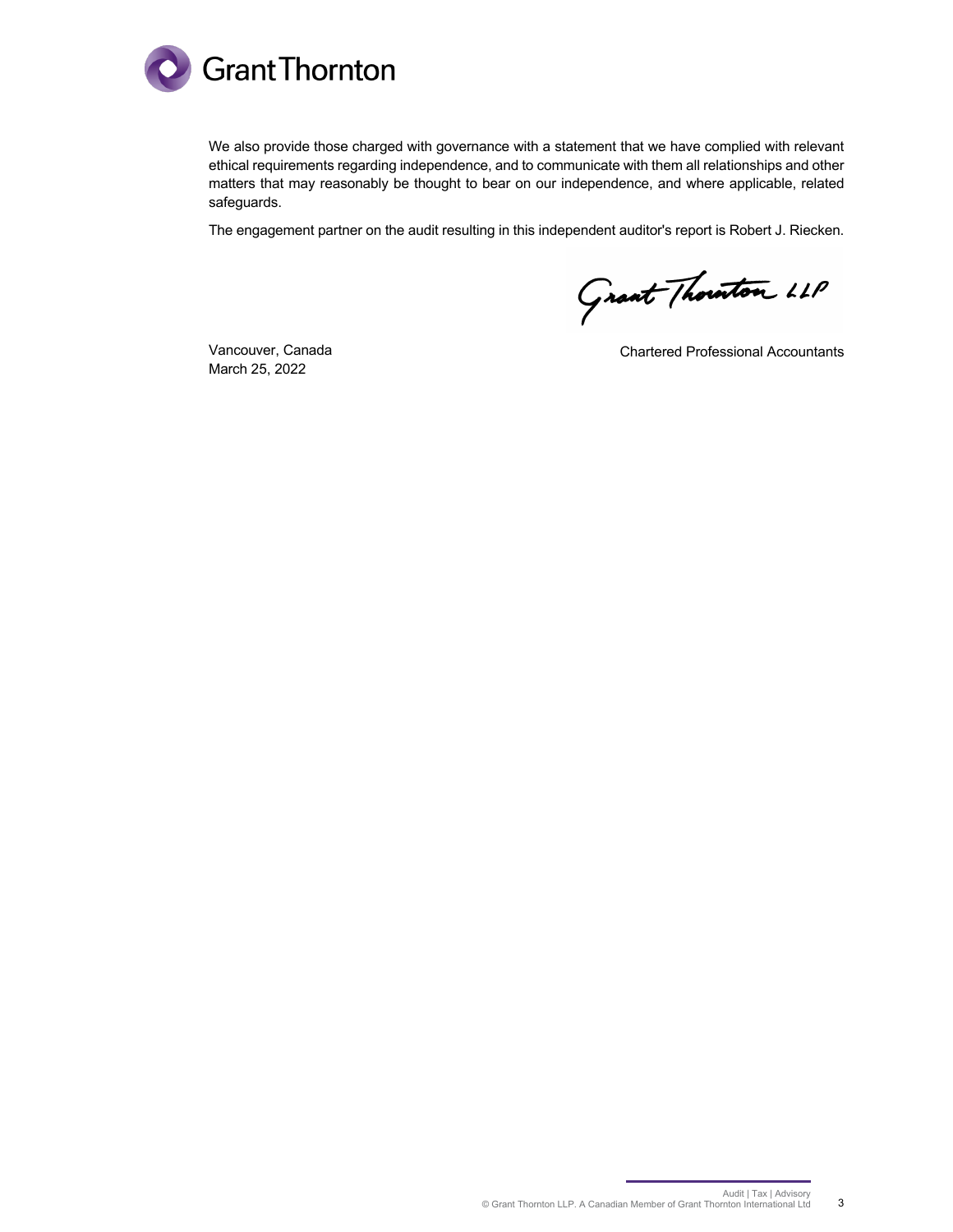# **RIO2 LIMITED Consolidated Statements of Financial Position As at December 31, 2021 and 2020 (Expressed in United States dollars, unless otherwise stated)**

|                                                         | December 31,<br>2021 |                | December 31,<br>2020          | January 1,<br>2020            |
|---------------------------------------------------------|----------------------|----------------|-------------------------------|-------------------------------|
|                                                         |                      |                | (restated,<br>notes 3 and 20) | (restated,<br>notes 3 and 20) |
| <b>ASSETS</b>                                           |                      |                |                               |                               |
| <b>Current Assets</b>                                   |                      |                |                               |                               |
| Cash (Note 7)                                           | \$                   | 21,345,286     | \$<br>2,602,977               | \$4,166,027                   |
| Short term investments (Note 8)                         |                      | 46,000         | 831,415                       | 10,825,691                    |
| Interest receivable<br>Input taxes recoverable (Note 9) |                      | 248,738        | 6,452                         | 71,836<br>5,444               |
| Prepaid expenses                                        |                      | 1,475,849      | 190,049                       | 90,692                        |
| Total current assets                                    | \$                   | 23,115,873     | \$<br>3,630,893               | \$15,159,690                  |
| Input taxes recoverable (Note 9)                        |                      | 9,934,283      | 9,186,013                     | 8,065,896                     |
| Right of use asset (Note 10)                            |                      | 491,995        | 499,113                       |                               |
| Property and equipment (Note 11)                        |                      | 2,031,752      | 344,129                       | 182,281                       |
| Exploration and evaluation assets (Note                 |                      |                |                               |                               |
| 12)                                                     |                      | 60,121,205     | 58,504,367                    | 48,996,951                    |
| <b>Total assets</b>                                     | \$                   | 95,695,108     | \$72,164,515                  | \$72,404,818                  |
| <b>LIABILITIES</b><br><b>Current Liabilities</b>        |                      |                |                               |                               |
| Lease liability (Note 10)                               | \$                   | 189,799        | \$<br>209,739                 | \$                            |
| Accounts payable and accrued                            |                      |                |                               |                               |
| liabilities (Note 13)                                   |                      | 3,478,459      | 2,179,508                     | 2,979,834                     |
| <b>Total current liabilities</b>                        | \$                   | 3,668,258      | \$<br>2,389,247               | \$<br>2,979,834               |
| Lease liability (Note 10)                               |                      | 295,515        | 270,993                       |                               |
| Asset retirement obligation (Note 14)                   |                      | 3,368,322      | 3,722,041                     |                               |
| <b>Total liabilities</b>                                | \$                   | 7,332,095      | \$<br>6,382,281               | \$<br>2,979,834               |
| <b>SHAREHOLDERS' EQUITY</b>                             |                      |                |                               |                               |
| Capital stock (Note 15)                                 |                      | \$127,202,022  | \$95,768,037                  | \$91,279,671                  |
| Reserves (Note 15)                                      |                      | 9,081,203      | 7,376,920                     | 6,383,274                     |
| <b>Deficit</b>                                          |                      | (48, 785, 350) | (38, 260, 016)                | (29, 321, 559)                |
| Accumulated other comprehensive                         |                      |                |                               |                               |
| income                                                  |                      | 865,138        | 897,293                       | 1,083,598                     |
| <b>Total equity</b>                                     |                      | 88,363,013     | 65,782,234                    | 69,424,984                    |
| Total liabilities and equity                            | \$                   | 95,695,108     | \$72,164,515                  | \$72,404,818                  |

Nature of operations *(Note 1)* Commitments *(Note 19)* Subsequent events *(Note 21)*

See accompanying notes to the consolidated financial statements

**Alexander Black, CEO, President and Director**

*"Alexander Black" "Klaus Zeitler"* **Klaus Zeitler, Chairman and Director**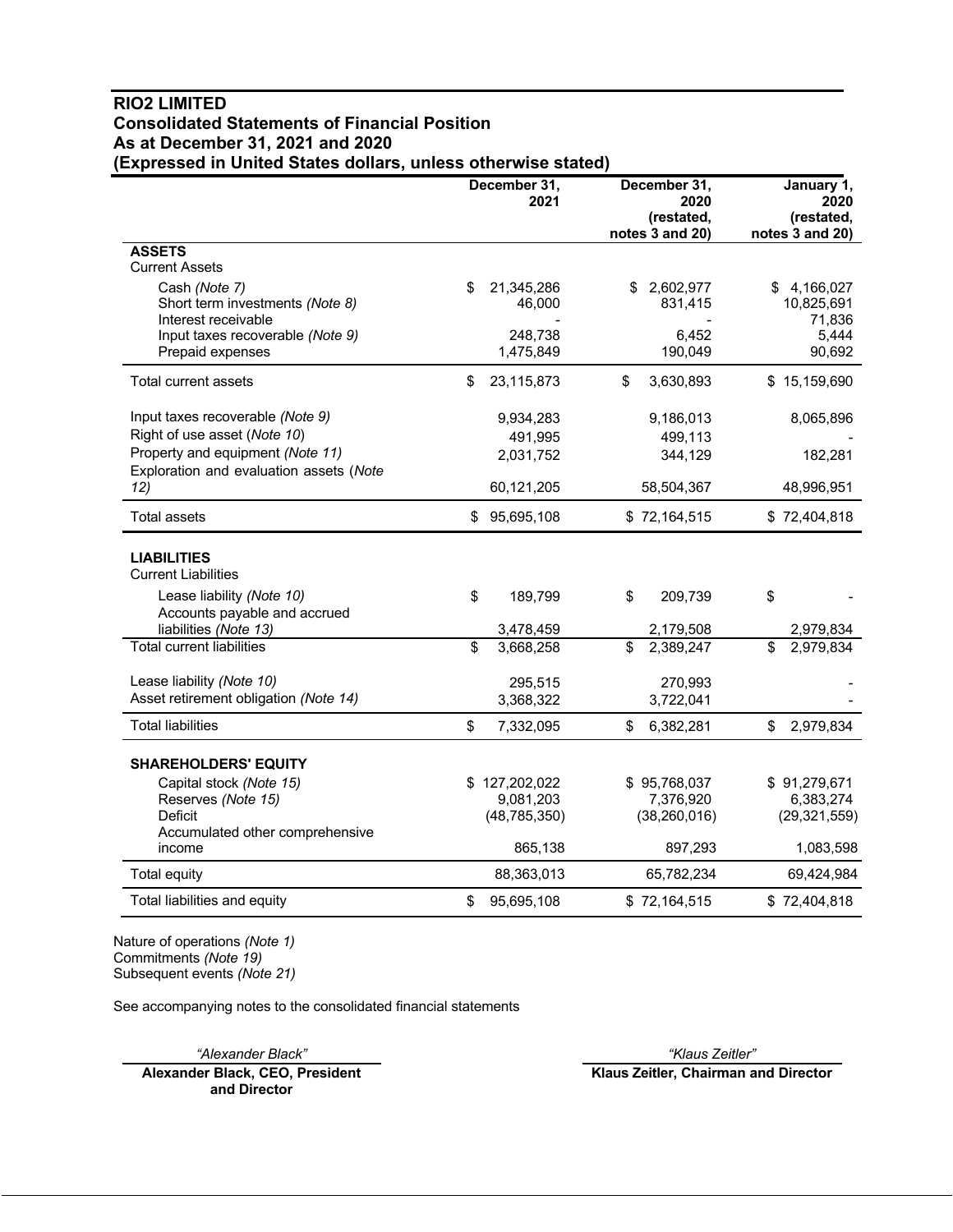|                                                    | 2021               | 2020               |
|----------------------------------------------------|--------------------|--------------------|
| <b>Expenses</b>                                    |                    |                    |
| Employment costs (Note 16)                         | \$<br>5,687,929    | \$3,970,798        |
| Share based compensation (Note 15)                 | 1,937,942          | 1,699,325          |
| Advisory fees                                      | 1,309,876          | 60,000             |
| Professional fees<br>Office and miscellaneous      | 980,342            | 690,654            |
| Directors fees                                     | 929,396<br>211,468 | 673,918<br>171,822 |
| Investor relations                                 | 167,666            | 311,748            |
| Filing and transfer agent fees                     | 135,326            | 128,557            |
| Travel expense                                     | 95,886             | 67,603             |
| Amortization                                       | 76,169             | 74,736             |
| <b>Exploration costs</b>                           | 70,492             | 201,689            |
| Loss before the following                          | \$11,602,492       | \$8,050,850        |
| Other (income) expense                             |                    |                    |
| Option income (Note 12)                            | (1,601,852)        |                    |
| Foreign exchange loss<br>Accretion expense         | 239,110<br>284,771 | 973,796            |
| Interest income                                    | (15, 256)          | (86, 189)          |
| <b>Loss for the Year Before Taxes</b>              | \$10,509,265       | \$8,938,457        |
| Income taxes                                       | 16,069             |                    |
| Loss for the Year                                  | \$10,525,334       | \$8,938,457        |
| <b>Other comprehensive loss</b>                    |                    |                    |
| Exchange loss on translation of foreign operations |                    |                    |
|                                                    | 32,155             | 186,305            |
| Total comprehensive loss for the year              | \$10,557,489       | \$9,124,762        |
| <b>Basic and Diluted Loss per Common Share</b>     |                    |                    |
|                                                    | \$<br>0.05         | \$<br>0.05         |
| Weighted Average Number of Common Shares           |                    |                    |
| Outstanding                                        | 220,233,014        | 185,337,910        |

**RIO2 LIMITED Consolidated Statements of Loss and Comprehensive Loss**

See accompanying notes to the consolidated financial statements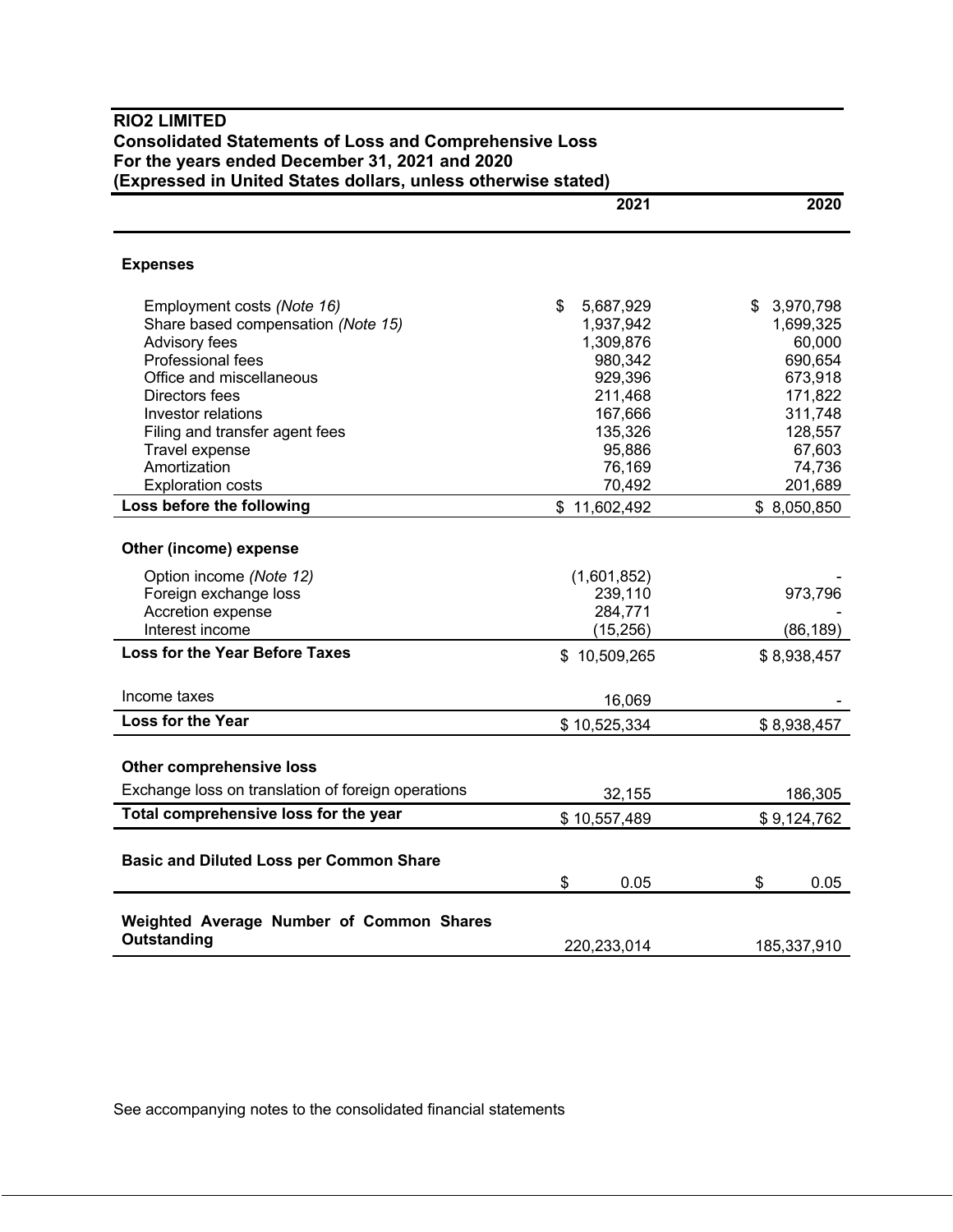# **RIO2 LIMITED Consolidated Statements of Changes in Shareholders' Equity For the years ended December 31, 2021 and 2020 (Expressed in United States dollars, unless otherwise stated)**

|                                                                                                               | <b>Capital Stock</b> |    |             |    |            |     |                                               |     |                |                                                  |
|---------------------------------------------------------------------------------------------------------------|----------------------|----|-------------|----|------------|-----|-----------------------------------------------|-----|----------------|--------------------------------------------------|
|                                                                                                               | Number of<br>shares  |    | Amount      |    | Reserves   |     | Foreign<br>Currency<br>Translation<br>Reserve |     | Deficit        | Total<br>shareholders'<br>equity<br>(deficiency) |
| Balance, as at December 31, 2019                                                                              | 181,431,278          | \$ | 91,279,671  | S. | 6,383,274  | \$  | 1,083,598                                     | \$  | (29, 321, 559) | \$<br>69,424,984                                 |
| Common shares issued for vested RSUs                                                                          | 424,474              |    | 244,180     |    | (244, 180) |     |                                               |     |                |                                                  |
| Stock options exercised                                                                                       | 1,271,677            |    | 904,668     |    | (461,500)  |     |                                               |     |                | 443,168                                          |
| Share purchase warrants exercised                                                                             | 7,578,919            |    | 3,339,518   |    |            |     |                                               |     |                | 3,339,518                                        |
| Share based compensation - stock options                                                                      |                      |    |             |    | 1,644,580  |     |                                               |     |                | 1,644,580                                        |
| Share based compensation - RSUs                                                                               |                      |    |             |    | 54,746     |     |                                               |     |                | 54,746                                           |
| Net loss for the year                                                                                         |                      |    |             |    |            |     |                                               |     | (8,938,457)    | (8,938,457)                                      |
| Other comprehensive loss                                                                                      |                      |    |             |    |            |     | (186, 305)                                    |     |                | (186, 305)                                       |
| Balance, as at December 31, 2020                                                                              | 190,706,348          | \$ | 95,768,037  | S  | 7,376,920  | \$. | 897,293                                       | \$. | (38, 260, 016) | \$<br>65,782,234                                 |
| Common shares issued for private placement<br>and concurrent public offering - net of share<br>issuance costs | 54,067,880           |    | 26,517,679  |    |            |     |                                               |     |                | 26,517,679                                       |
| Common shares issued for vested RSUs                                                                          | 366,666              |    | 219,194     |    | (219, 194) |     |                                               |     |                |                                                  |
| Stock options exercised                                                                                       | 33,333               |    | 31,236      |    | (14, 465)  |     |                                               |     |                | 16.771                                           |
| Share purchase warrants exercised                                                                             | 9,162,256            |    | 4,665,876   |    |            |     |                                               |     |                | 4,665,876                                        |
| Share based compensation - stock options                                                                      |                      |    |             |    | 1,585,266  |     |                                               |     |                | 1,585,266                                        |
| Share based compensation - RSUs<br>Net loss for the year                                                      |                      |    |             |    | 352,676    |     |                                               |     | (10, 525, 334) | 352,676<br>(10, 525, 334)                        |
| Other comprehensive loss                                                                                      |                      |    |             |    |            |     | (32, 155)                                     |     |                | (32, 155)                                        |
| Balance, as at December 31, 2021                                                                              | 254,336,483          | S  | 127,202,022 | \$ | 9,081,203  | S   | 865,138                                       |     | (48, 785, 350) | \$<br>88,363,013                                 |

See accompanying notes to the consolidated financial statements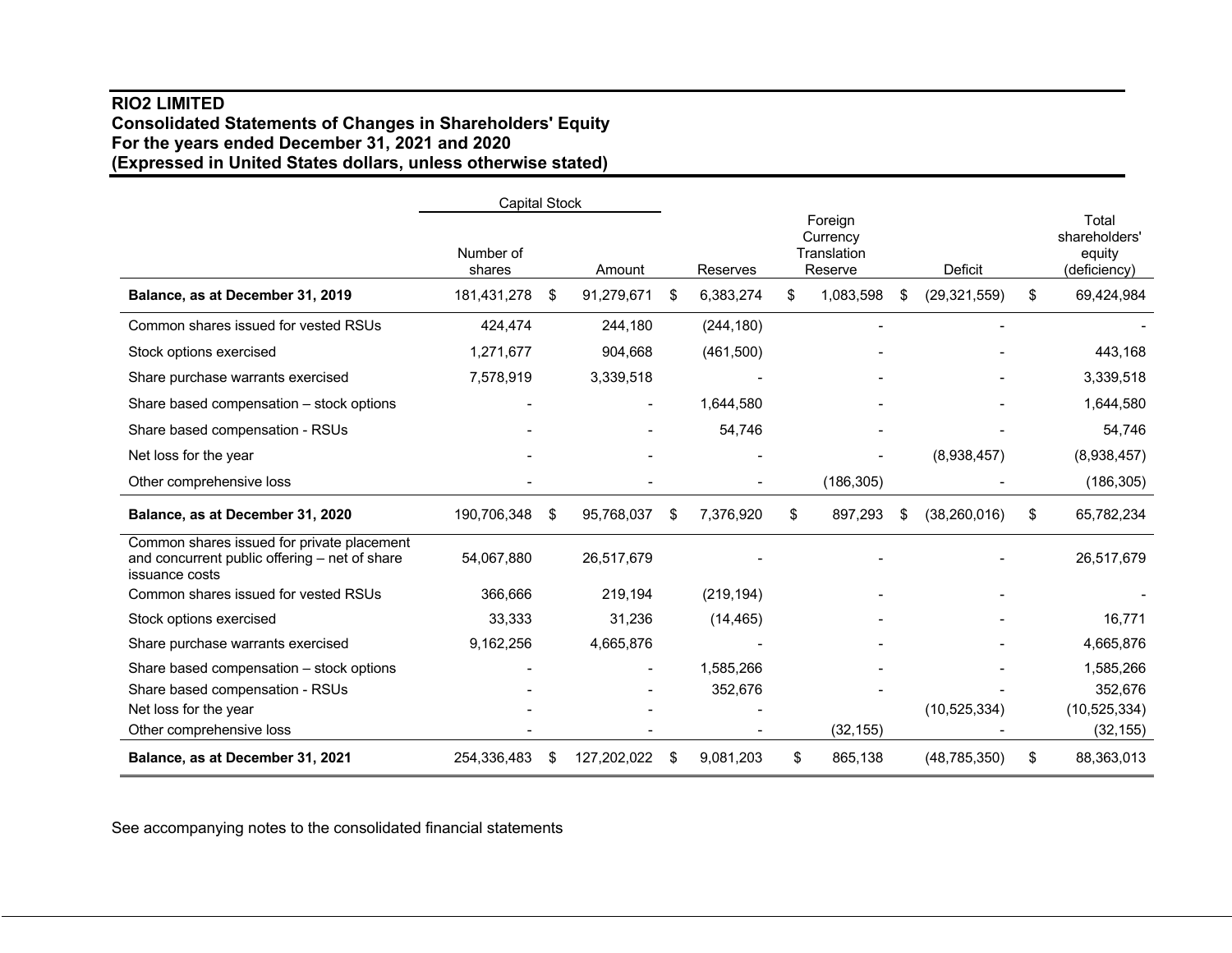# **RIO2 LIMITED Consolidated Statements of Cash Flows For the years ended December 31, 2021 and 2020 (Expressed in United States dollars, unless otherwise stated)**

|                                                   | 2021                | 2020              |
|---------------------------------------------------|---------------------|-------------------|
|                                                   |                     |                   |
| <b>Operating activities</b>                       |                     |                   |
| Net loss for the year                             | \$(10,525,334)      | \$<br>(8,938,457) |
| Items not involving cash                          |                     |                   |
| Accretion expense                                 | 284,771             |                   |
| Amortization                                      | 293,108             | 214,603           |
| Interest expense                                  | 17,829              | 20,146            |
| Interest income                                   |                     | (86, 189)         |
| Stock based compensation                          | 1,937,942           | 1,699,325         |
| Change in non-cash components of working capital  |                     |                   |
| Input taxes recoverable                           | (242, 286)          | (1,008)           |
| Interest receivable                               |                     | 71,836            |
| Prepaid expenses                                  | (1,285,800)         | (94, 250)         |
| Accounts payable and accrued liabilities          | 184,851             | (2, 276, 181)     |
| Cash used in operating activities                 | \$<br>(9, 334, 919) | \$<br>(9,390,175) |
| <b>Financing activities</b>                       |                     |                   |
| Net proceeds from private placements              | 26,517,679          |                   |
| Proceeds received from exercise of stock options  | 16,772              | 443,168           |
| Proceeds received from exercise of share purchase |                     |                   |
| warrants                                          | 4,665,876           | 3,339,518         |
|                                                   |                     |                   |
| Lease payments                                    | (232, 264)          | (177, 460)        |
| Cash provided by financing activities             | \$<br>30,968,063    | \$<br>3,605,226   |
| <b>Investing activities</b>                       |                     |                   |
| Exploration and evaluation assets                 | (4,099,901)         | (3,607,371)       |
| Short term investments                            | 785,415             | 10,080,465        |
| Option income received                            | 3,698,148           |                   |
| Property and equipment                            | (1,763,792)         | (205, 673)        |
| Net assets - Lince acquisition                    |                     | (1,425,894)       |
| Input taxes recoverable                           | (748, 270)          | (1,067,815)       |
| Cash (used in) provided by investing activities   | \$<br>(2, 128, 400) | \$<br>3,773,712   |
|                                                   |                     |                   |
| Effect of foreign exchange                        | (762, 435)          | 448,187           |
| Increase (decrease) in cash                       | 18,742,309          | (1,563,050)       |
| Cash - beginning of the year                      | 2,602,977           | 4,166,027         |
| Cash - end of the year                            | \$<br>21,345,286    | \$<br>2,602,977   |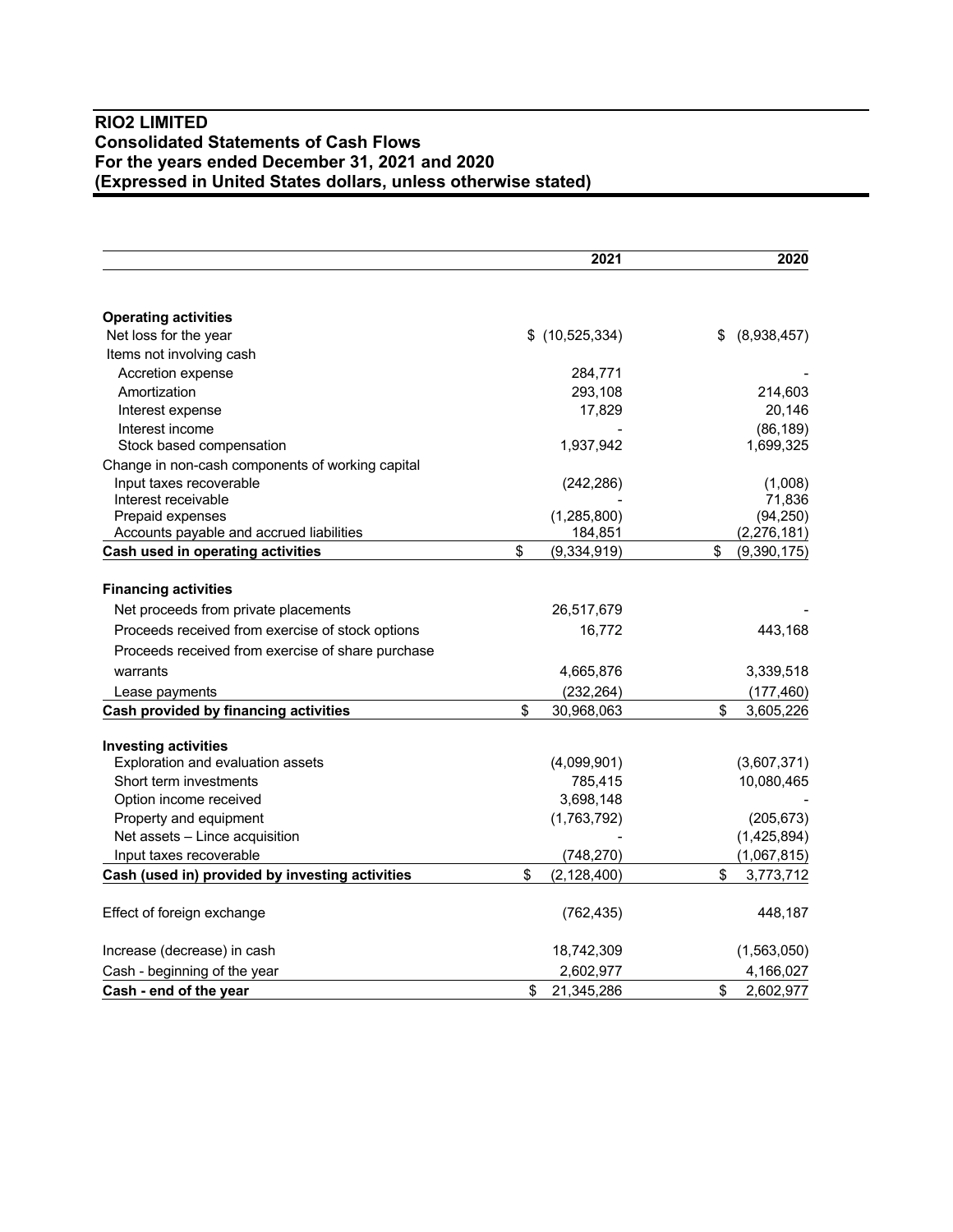### **1. Nature of Operations**

Rio2 Limited ("Rio2" or the "Company") is the parent company of a consolidated group. Rio2 is incorporated under the laws of the province of Ontario and its principle business activity is the exploration and development of its flagship Fenix Gold Project in Chile, as well as pursing additional strategic acquisitions where it can deploy its operational excellence and responsible mining practices to build a multi-asset, multi-jurisdiction, precious metals company.

On July 24, 2018, Rio2 announced that Rio2 Limited and Atacama Pacific Gold Corporation ("Atacama Pacific") completed a transaction by way of a court approved plan of arrangement through which the companies amalgamated as a single entity (the "Arrangement"). The combined company that resulted from the Arrangement continues to operate under the name Rio2 Limited.

The Company trades on the TSX Venture Exchange ("TSXV") under the symbol "RIO", the Bolsa de Valores de Lima ("BVL") under the symbol "RIO" and on the OTCQX® Best Market under the ticker "RIOFF**".**

The Company's registered office is located at Suite 6000, 1 First Canadian Place, 100 King St. West, Toronto, ON, M5X 1E2 and its head office is at The Marine Building, 1000-355 Burrard Street, Vancouver, BC, V6C 2G8.

Subsequent to December 31, 2021, the Company received \$25,000,000 from Wheaton Precious Metals International Limited ("Wheaton") pursuant to the Precious Metals Purchase Agreement ("PMPA"). See note 21, Subsequent Events.

# **2. Basis of Presentation**

#### Statement of Compliance

These consolidated financial statements, including comparatives, have been prepared in accordance with International Financial Reporting Standards ("IFRS") as issued by the International Accounting Standards Board ("IASB") and Interpretations of the IFRS Interpretations Committee ("IFRIC").

These consolidated financial statements were approved and authorized for issuance by the Board of Directors of the Company on March 25, 2022.

#### Basis of Presentation

These financial statements have been prepared on the historical cost basis except for certain financial instruments, which are measured at fair value. In addition, the financial statements have been prepared using the accrual basis of accounting, except for certain cash flow information.

#### Principles of Consolidation

These consolidated financial statements include the accounts of the Company and its wholly-owned subsidiaries as follows: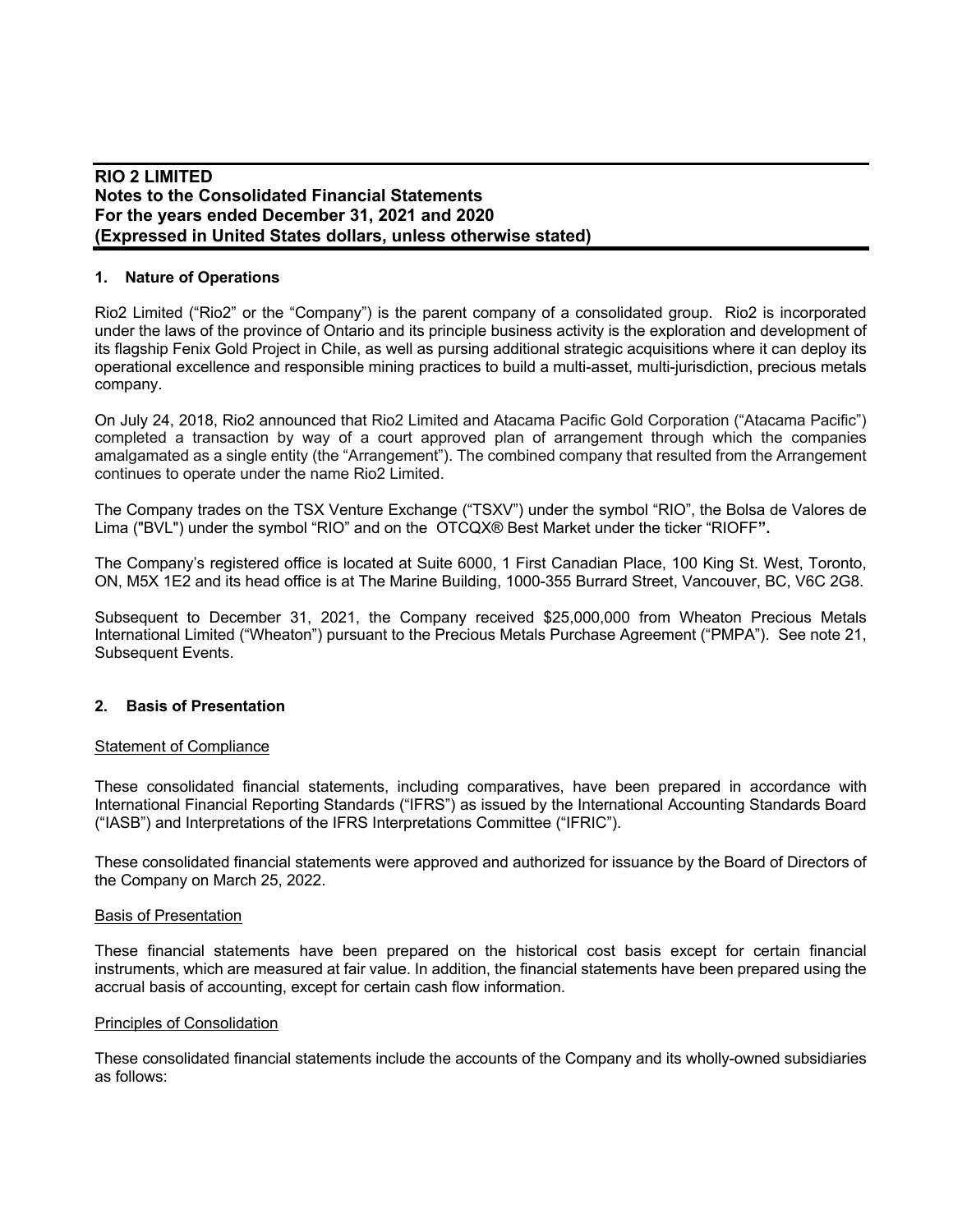### **2. Basis of Presentation (continued)**

| Name                        | ∟ocation       | Ownership by the Company |                   |  |
|-----------------------------|----------------|--------------------------|-------------------|--|
|                             |                | December 31, 2021        | December 31, 2020 |  |
| Fenix Gold Limitada         | Chile          | 100%                     | $100\%$           |  |
| Rio <sub>2</sub> S.A.C.     | Peru           | 100%                     | 100%              |  |
| Rio2 Exploraciones S.A.C.   | Peru           | 100%                     | 100%              |  |
| Lince S.A.                  | Chile          | 100%                     | 100%              |  |
| <b>Rio2 Limited Bahamas</b> | <b>Bahamas</b> | 100%                     |                   |  |

All material inter-company transactions and balances have been eliminated upon consolidation.

#### Use of Estimates

The preparation of financial statements in conformity with IFRS requires management to make estimates and assumptions which affect the reported amount of the Company's assets, liabilities, expenses, and related disclosures. Assumptions and estimates are based on historical experience, expectations, current trends, and other factors that management believes to be relevant at the time at which the Company's financial statements are prepared.

Management reviews, on a regular basis, the Company's accounting policies, assumptions, estimates, and judgements in order to ensure that the financial statements are presented fairly and in accordance with IFRS.

Critical accounting estimates are those that have a significant risk of causing material adjustment and are often applied to matters or outcomes that are inherently uncertain and subject to change. As such, management cautions that future events often vary from forecasts and expectations and that estimates routinely require adjustments. The most significant judgements applying to the Company's financial statements include sharebased payment transactions and mineral resource estimate. Key judgements include the timing commencement of commercial production which in turn impacts the realization of input tax credits.

#### *Provision for closure and reclamation*

The process of determining a value for the closure and reclamation provision is subject to estimates and assumptions, particularly when sufficient information required for a more precise estimate is still being gathered. Significant estimates include the amount and timing of closure and reclamation costs and the discount rate used. The size of the provision for closure and reclamation reflects management's best estimate using information available on the date of approval of these consolidated financial statements.

#### *Leases*

Management uses estimation in determining the incremental borrowing rate used to measure the lease liability, specific to the asset, underlying currency and geographic location.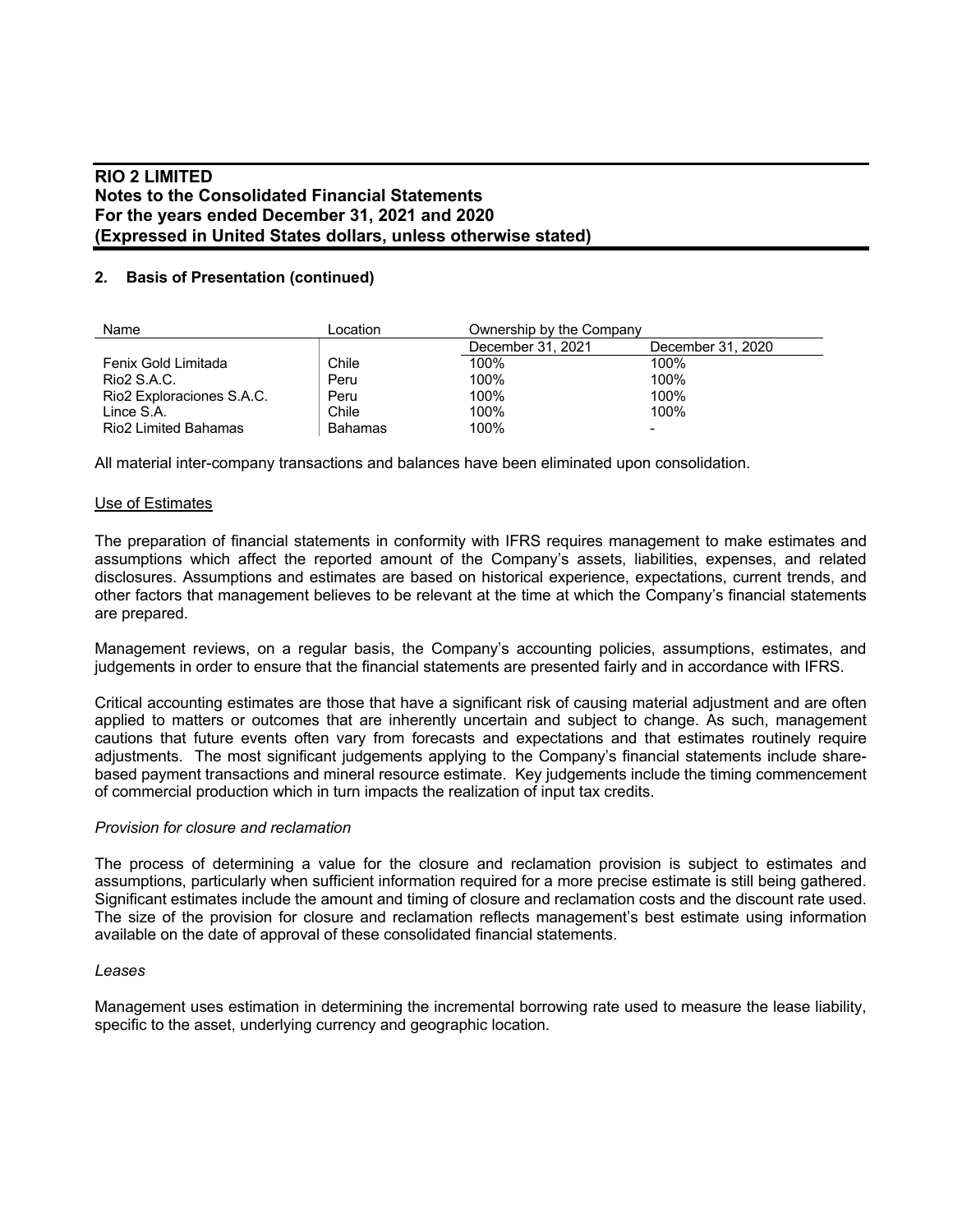### **2. Basis of Presentation (continued)**

#### *Share-based payment transactions*

The Company measures the cost of equity-settled transactions with employees and consultants by reference to the fair value of the equity instruments at the date at which they are granted. Estimating fair value for share-based payment transactions requires determining the most appropriate valuation model, which is dependent on the terms and conditions of the grant. This estimate also requires determining the most appropriate inputs to the valuation model including the expected life of the share option, volatility and dividend yield, risk free rate, forfeiture rate and making assumptions about them.

#### *Mineral resource estimate*

The life of the Fenix Gold Project is determined from the ore reserves that are available to be extracted at the end of each reporting period. The Company initially estimates the ore reserve available based on the findings of qualified, independent, mining professionals. These estimates are updated from time to time as additional technical and economic information becomes available. Factors that impact the computation of reserves available include the geological data on the size, depth and shape of the ore body, the prevailing and expected market price for the underlying metals to be extracted and the expected costs to extract and process the mined material. Changes in the mineable ore reserve available may impact the carrying value of mine property, exploration and evaluation properties, plant and equipment, site closure and reclamation provision and changes in the recognition of deferred tax amounts in addition to changes in the recognition of depreciation and depletion.

#### Use of Judgements

The preparation of financial statements in accordance with IFRS requires management to make judgments, apart from those involving estimates, in applying accounting policies. The most significant judgments applying to the Company's financial statements include accounting for the PMPA, acquisition accounting versus business combination, and exploration and evaluation assets.

#### *Accounting for the PMPA*

The upfront cash deposit that will be received from future stream transactions will be accounted for as deferred revenue. The deferred revenue will be recognized into revenue as performance obligations to metals delivery are satisfied over the term of the delivery contract.

#### *Acquisition accounting versus business combination*

On the acquisition of a subsidiary, the Company must determine whether the acquisition is a business combination by applying the definition in IFRS 3 Business Combinations. If the assets and liabilities assumed do not constitute a business the transaction would be accounted for as an asset acquisition.

Management has determined that the acquisition of Compañía Minera Paso San Francisco S.A. ("MPSF") constituted an asset acquisition as MPSF did not meet the definition of a business.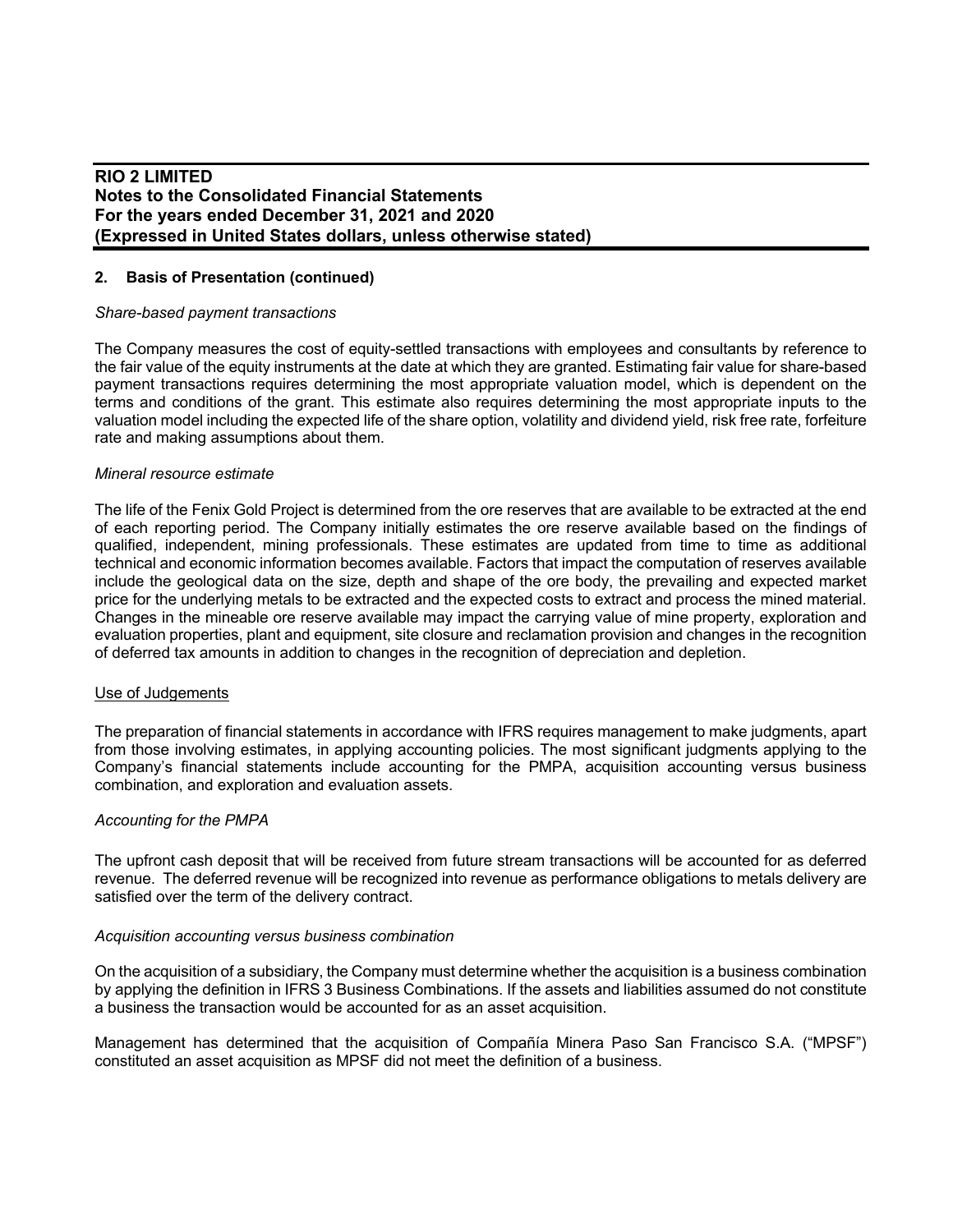### **2. Basis of Presentation (continued)**

Refer to Note 6 for discussion on the Lince S.A. acquisition. (MPSF was renamed Lince S.A. shortly after the acquisition of the entity.)

#### *Exploration and evaluation assets*

The Company's investment in and expenditures on its mineral property interests comprise a significant portion of the Company's assets. Realization of the Company's investment in these assets is dependent on establishing legal ownership of the properties, on the attainment of successful commercial production or from the proceeds of their disposal. The recoverability of the amounts shown for exploration and evaluation assets is dependent upon the existence of economically recoverable reserves, the ability of the Company to obtain necessary financing to complete the development of the properties, and upon future profitable production or proceeds from the disposition thereof.

Although the Company has taken steps to ensure the title to mineral property interests in which it has an interest, in accordance with industry standards for the current stage of exploration of such properties, these procedures may not guarantee the Company's title. Property title may be subject to unregistered prior agreements or transfers and title may be affected by undetected defects.

Environmental legislation is becoming increasingly stringent and costs and expenses of regulatory compliance are increasing. The impact of new and future environmental legislation on the Company's operations may cause additional expenses and restrictions. If the restrictions adversely affect the scope of exploration and development on the mineral property interests, the potential for production on the property may be diminished or negated.

#### **3. Significant Accounting Policies**

Cash

Cash consists of cash held in banking institutions.

#### Short term investments

Short term investments consist of cash invested in banking institutions and are redeemable at any time.

#### Leases

Upon lease commencement, the Company recognizes a right-of-use asset, which is initially measured at the amount of the lease liability plus any direct costs incurred, which is then amortized over the life of the lease on a straight-line basis. The lease liability is initially measured at the present value of the lease payments payable over the lease term, discounted at the rate implicit in the lease; if the implicit lease rate cannot be determined, the incremental borrowing rate is used. Payments against the lease are then offset against the lease liability. The lease liability and right-of-use asset are subsequently remeasured to reflect changes to the terms of the lease. Assets and liabilities are recognized for all leases unless the lease term is twelve months or less or the underlying asset has a low value.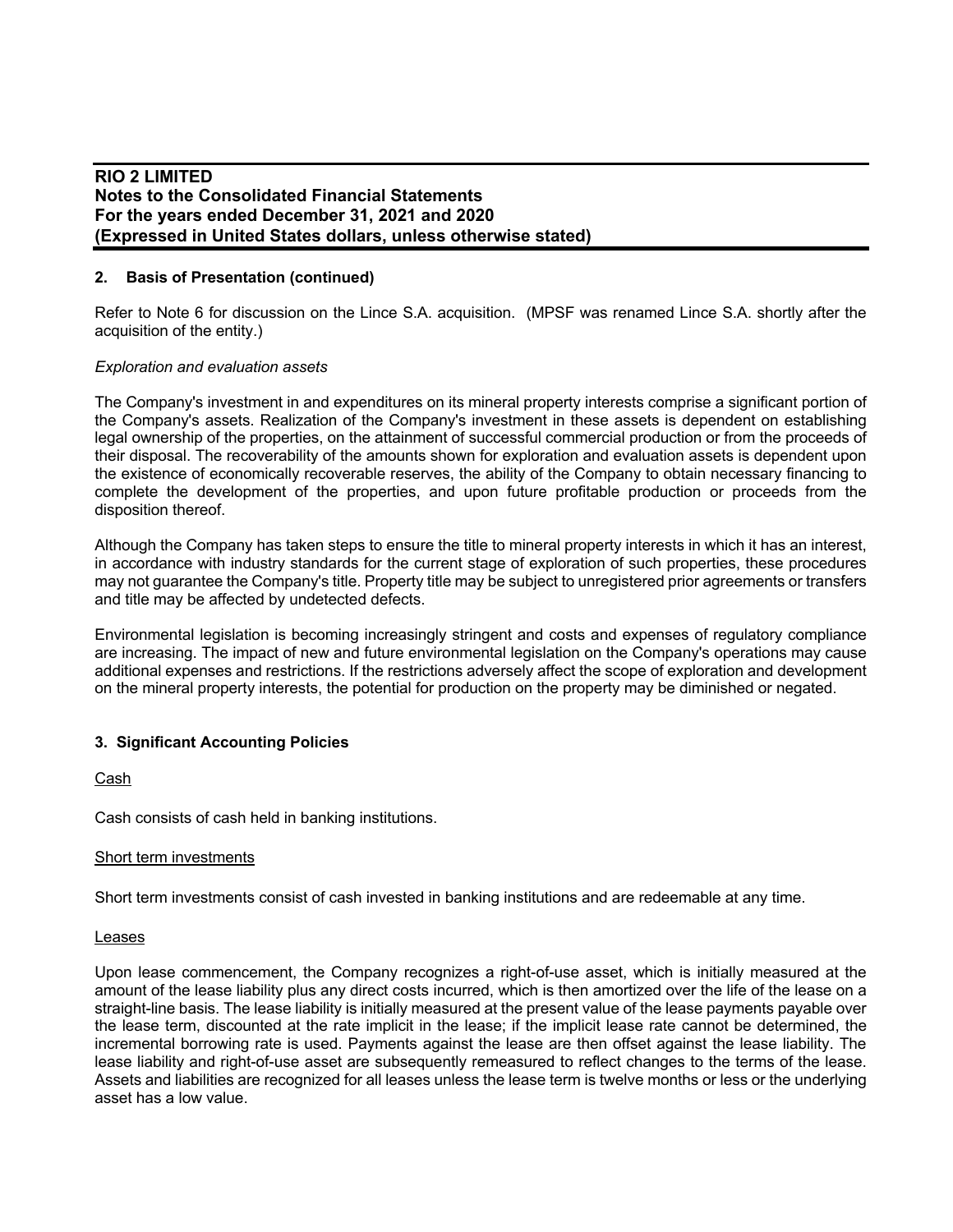# **3. Significant Accounting Policies (continued)**

# Property and Equipment

Property, plant and equipment are measured at cost less accumulated depreciation. The cost includes the original purchase price of the asset and the costs attributable to bringing the asset to its working condition for its intended use. Depreciation is based on cost and is calculated on a straight-line basis over the estimated economic life of the asset. The right of use asset and the leasehold improvements are depreciated over the life of the lease term. Other assets, which include computer software, computer equipment, office furniture and office equipment, are depreciated over their estimated economic life, which ranges from 2 to 10 years.

### Exploration and Evaluation Assets

The Company accounts for mineral property interests in accordance with IFRS 6 – Exploration for and Evaluation of Mineral Resources ("IFRS 6"). The acquisition costs of mineral properties are capitalized as exploration and evaluation interests and include cash or shares paid, liabilities assumed, and associated legal costs paid to acquire the interest, whether by option, purchase, staking or otherwise. Exploration expenditures are costs incurred in the initial search for mineral deposits with economic potential or in the process of obtaining more information about existing mineral deposits. Prospecting and initial exploration costs to define and delineate a mineral deposit that has no demonstrable reserves are expensed.

The carrying values of capitalized amounts are reviewed annually, or when there are indications of potential impairment.

Exploration and evaluation expenditures are expensed until it is probable that future economic benefits will flow to the Company. The following criteria is used to assess the economic recoverability and probability of future economic benefits:

- Viability: A Mineral Reserve, as defined by NI 43-101, has been established that demonstrates a positive finance return, and/or where there is a history of conversion to Mineral Reserves at operating mines; and
- Authorizations: Necessary permits, access to critical resources, and environmental programs exist or are reasonably attainable.

Once future economic benefits are expected, further exploration and evaluation expenditures are capitalized at cost and recognized as an exploration and evaluation asset. Capitalized costs are considered to be tangible assets as they form part of the underlying mineral property.

#### **Asset Retirement Obligations**

Liabilities are recognized when the Company has a present obligation (legal or constructive) that has arisen as a result of a past event and it is probable that a future outflow of resources will be required to settle the obligation, provided that a reliable estimate can be made of the amount of the obligation. A provision is a liability of uncertain timing or amount.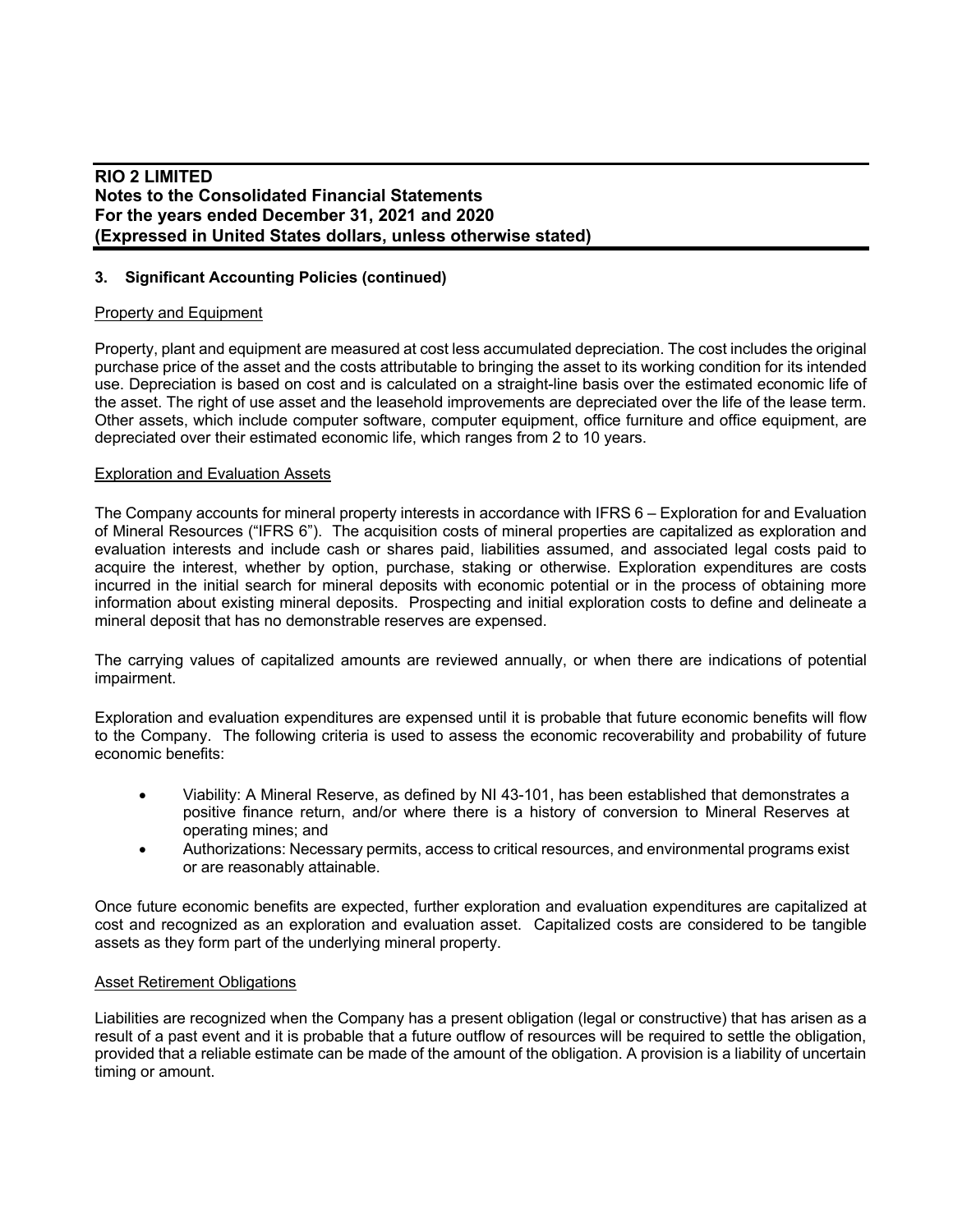### **3. Significant Accounting Policies (continued)**

Provisions are measured at the present value of the expenditures expected to be required to settle the obligation using a pre-tax rate that reflects the current market assessments of the time value of money and the risk specific to the obligation. The increase in the provision due to the passage of time is recognized as a financing expense. When some or all of the economic benefits required to settle a provision are expected to be recovered from a third party, the receivable is recognized as an asset if it is certain that a reimbursement will be received and the amount receivable can measured reliably.

#### Impairment of Long-Lived Assets

Property and equipment and exploration and evaluation assets are reviewed for possible impairment whenever events or changes in circumstances indicate that the carrying amount of an asset may not be recoverable. If any indication of impairment exists, an estimate of the asset's recoverable amount is calculated. The recoverable amount is determined as the higher of the fair value less direct costs to sell and the asset value in use (being the present value of the expected future cash flows of the asset). An impairment loss is recognized for the amount by which the carrying amount exceeds its recoverable amount.

#### Share Issuance Costs

Share issue costs, which include commissions, professional fees, and regulatory fees, are charged directly to share capital.

#### Share-based Payments

The Company uses a fair value-based method of accounting for stock options to employees, including directors and non-employees. The fair value is determined using the Black-Scholes Option Pricing Model on the date of grant, with assumptions for risk-free interest rate, volatility, expected forfeiture and life of the options or warrants. The cost is measured at the date of grant and each tranche is recognized on a graded-vesting basis over the applicable vesting period as an increase in share-based payments expense and the reserves account. On the exercise of the stock options, the proceeds received by the Company, together with the respective amount from reserves, are credited to share capital.

#### Restricted Share Units (RSUs)

The Company uses a fair value-based method of accounting for Restricted Share Units ("RSUs") which are assumed to settle on an equity basis. The fair value of equity settled awards are measured with market related inputs as of the date of the grant. The cost is recorded over the vesting period of the award to the same expense category of the award recipient's compensation costs and the corresponding entry is recorded in equity.

#### Income Taxes

#### Current income tax:

Current income tax assets and liabilities for the current period are measured at the amount expected to be recovered from or paid to the taxation authorities. The tax rates and tax laws used to compute the amount are those that are enacted or substantively enacted, at the reporting date, in the country where the Company operates and generates taxable income.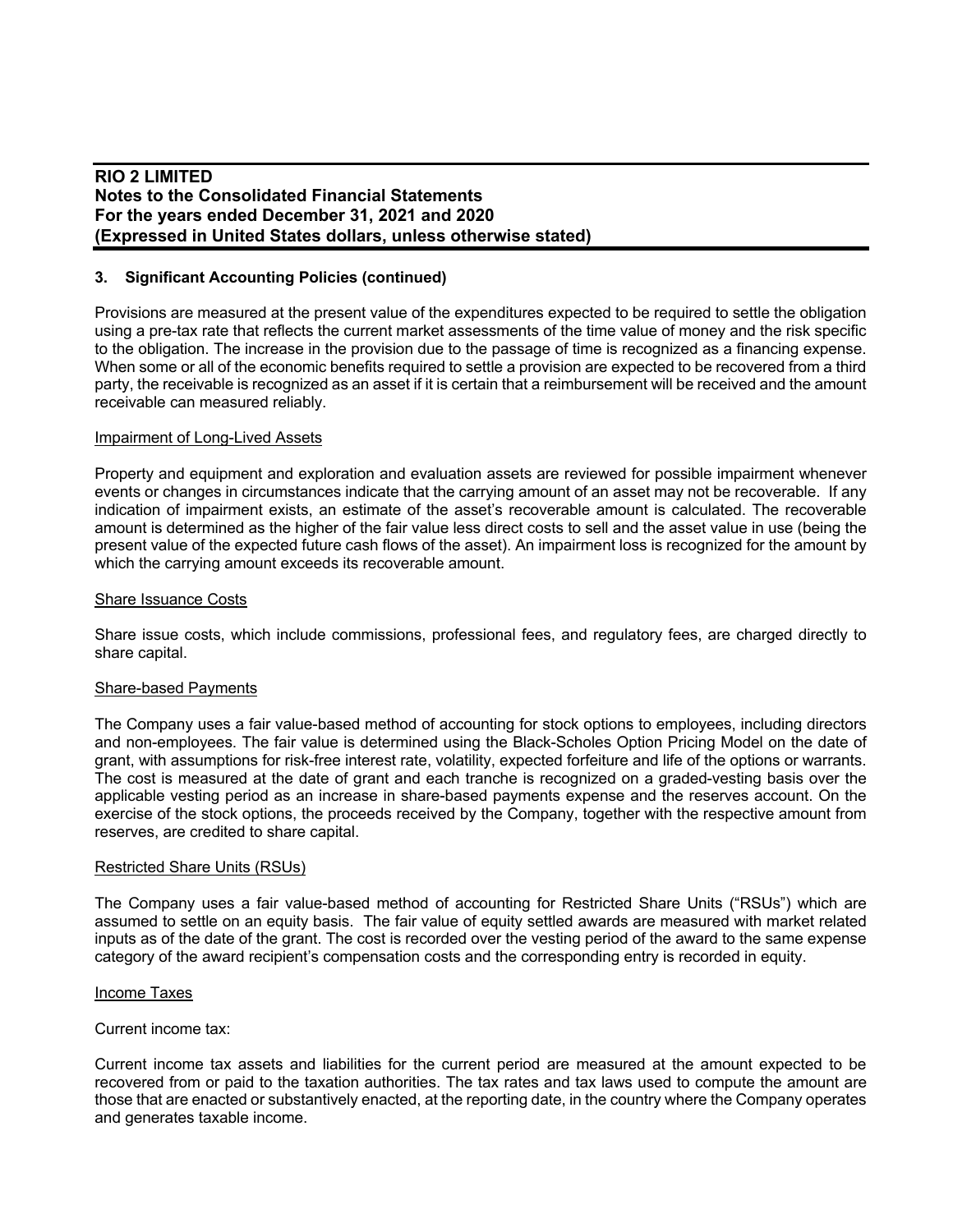### **3. Significant Accounting Policies (continued)**

Current income tax relating to items recognized directly in other comprehensive income or equity is recognized in other comprehensive income or equity and not in profit or loss. Management periodically evaluates positions taken in the tax returns with respect to situations in which applicable tax regulations are subject to interpretation and establishes provisions where appropriate.

#### Deferred income tax:

Deferred tax is recognized using the asset and liability method, providing for temporary differences between the carrying amounts of assets and liabilities for financial reporting purposes and the amounts used for taxation purposes. Deferred tax is not recognized on the initial recognition of assets or liabilities in a transaction that is not a business combination. In addition, deferred tax is not recognized for taxable temporary differences arising on the initial recognition of goodwill. Deferred tax is measured at the tax rates that are expected to be applied to temporary differences when they reverse, based on the laws that have been enacted or substantively enacted by the reporting date.

Deferred tax assets and liabilities are offset if there is a legally enforceable right to offset, and they relate to income taxes levied by the same tax authority on the same taxable entity, or on different tax entities, but they intend to settle current tax liabilities and assets on a net basis or their tax assets and liabilities will be realized simultaneously.

A deferred tax asset is recognized to the extent that it is probable that future taxable profits will be available against which the temporary difference can be utilized. Deferred tax assets are reviewed at each reporting date and are reduced to the extent that it is no longer probable that the related tax benefit will be realized.

The carrying amount of deferred income tax assets is reviewed at the end of each reporting period and recognized only to the extent that it is probable that sufficient taxable profit will be available to allow all or part of the deferred income tax asset to be utilized.

Deferred income tax assets and liabilities are measured at the tax rates that are expected to apply to the year when the asset is realized or the liability is settled, based on tax rates (and tax laws) that have been enacted or substantively enacted by the end of the reporting period.

Deferred income tax assets and deferred income tax liabilities are offset if a legally enforceable right exists to offset current tax assets against current income tax liabilities and the deferred income taxes relate to the same taxable entity and the same taxation authority.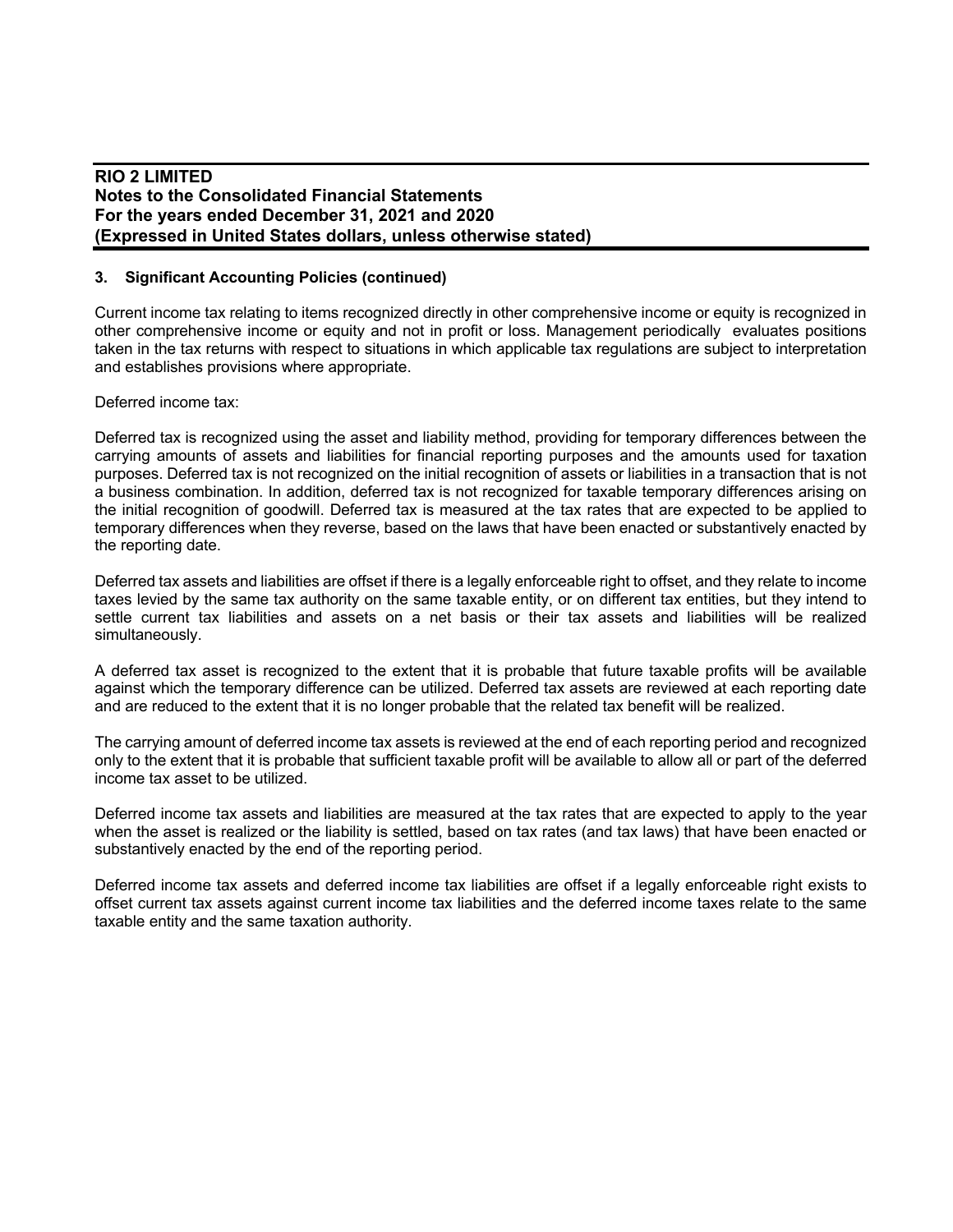# **3. Significant Accounting Policies (continued)**

#### Loss per Share

Basic loss per share is calculated by dividing the net loss by the weighted average number of common shares outstanding during the period. Diluted loss per share reflects the potential dilution that could occur if potentially dilutive securities were exercised or converted to common shares. The Company uses the treasury stock method to compute the dilutive effect of options, warrants and similar instruments. Under this method the dilutive effect on earnings per share is calculated presuming the exercise of outstanding options, warrants and similar instruments. It assumes that the proceeds of such exercise would be used to repurchase common shares at the average market price during the period. However, the calculation of diluted loss per share excludes the effects of various conversions including the exercise of options and warrants that would be anti-dilutive. For the periods presented, the calculation of the diluted loss per share proved to be anti-dilutive. Accordingly, there is no difference in the amounts presented for the basic and diluted loss per share.

### Unit Offering

Proceeds received on the issuance of units, consisting of common shares and warrants, are allocated first to common shares based on the market trading price of the common shares at the time the units are priced, and any excess is allocated to warrants.

#### Accounting for Precious Metals Purchase Agreement ("PMPA")

The upfront cash deposit that will be received from future stream transactions will be accounted for as deferred revenue. The deferred revenue will be recognized into revenue as performance obligations to metals delivery are satisfied over the term of the delivery contract.

#### Financial Instruments

#### Financial Assets

Financial assets are classified and measured at: fair value through profit or loss ("FVTPL") and fair value through other comprehensive income ("FVOCI") and amortized cost. On initial recognition of an equity instrument that is not held for trading, the Company may irrevocably elect to present subsequent changes in the investment's fair value in other comprehensive income. Measurement and classification of financial assets is dependent on the Company's business model for managing the financial assets and the contractual cash flow characteristics of the financial asset i.e. whether cash flows will result from collecting contractual cash flows, selling the financial assets, or both.

#### *Financial assets at amortized cost (debt instruments)*

The Company measures financial assets at amortized cost if both of the following conditions are met: the financial asset is held with the objective to collect contractual cash flows; and the contractual terms of the financial asset give rise to cash flows that are solely payments of principal and interest ("SPPI"). This is referred to as the SPPI test.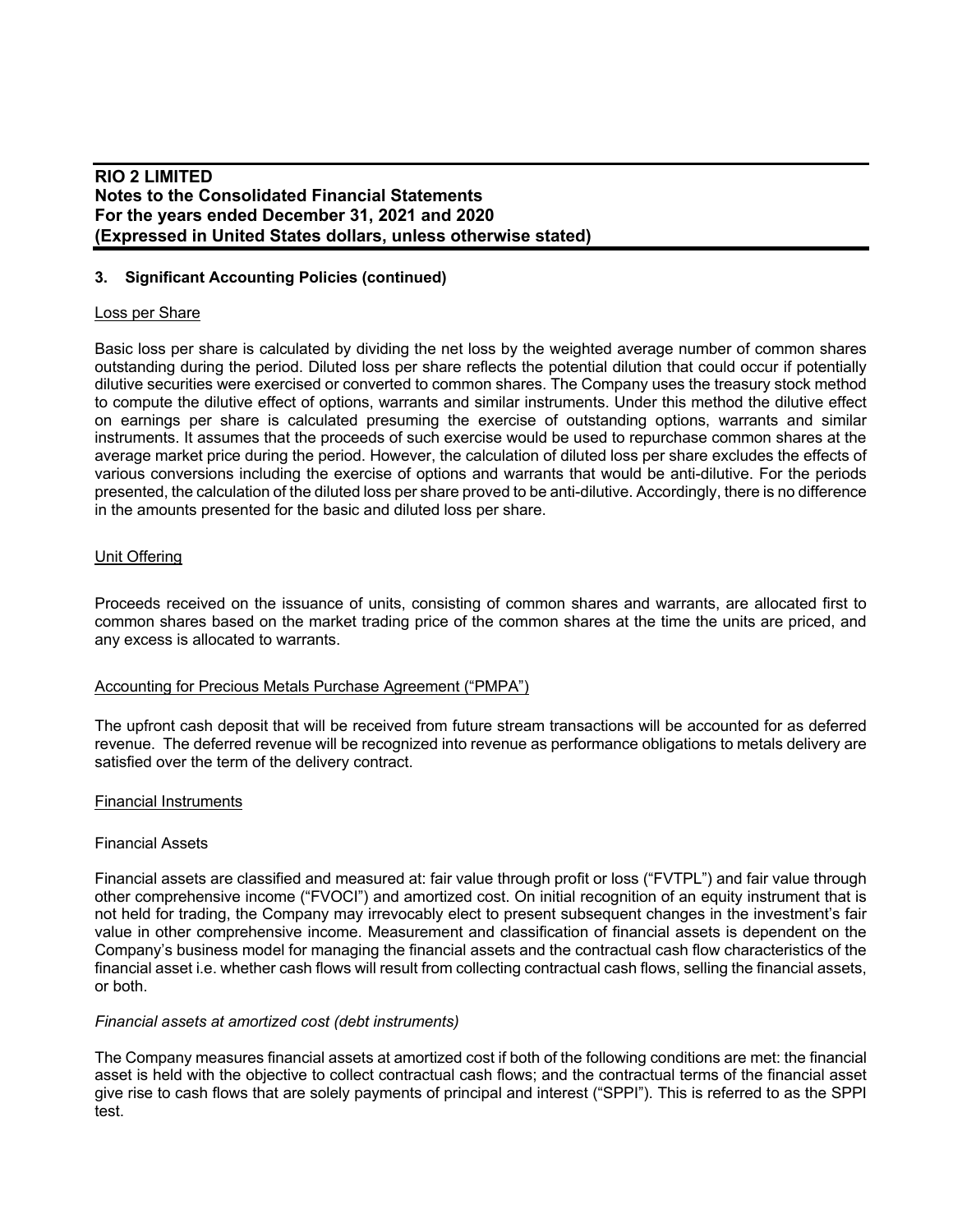### **3. Significant Accounting Policies (continued)**

Financial assets at amortized cost are subsequently measured using the effective interest rate ("EIR") method and are subject to impairment. Interest received is recognized as part of finance income. Gains and losses are recognized when the asset is derecognized, modified or impaired. The Company's financial assets at amortized cost include:

- cash;
- interest receivable; and
- short-term investment

#### *Financial assets at FVTPL*

Financial assets at FVTPL include financial assets held for trading, financial assets designated upon initial recognition at FVTPL, or financial assets mandatorily required to be measured at fair value i.e. fail the SPPI test. Derivatives are classified as held for trading unless they are designated as effective hedging instruments. Financial assets at FVTPL are carried in the statement of financial position at fair value with net changes in fair value recognized in profit or loss. An embedded derivative will often make a financial asset fail the SPPI test thereby requiring the instrument to be measured at FVTPL in its entirety.

Financial assets are derecognized when the rights to receive cash flows from the assets expire or the Company has transferred substantially all the risks and rewards of ownership. On derecognition, the difference between the asset's carrying amount and the sum of the consideration received and receivable and the cumulative gain or loss that had been recognized directly in equity is recognized in profit or loss.

#### Financial Liabilities

The Company classifies its financial liabilities into one of two categories. The Company's accounting policy for each category is as follows:

#### *Fair value through profit or loss*

This category comprises derivatives or liabilities acquired or incurred principally for the purpose of selling or repurchasing it in the near term. They are carried in the Statement of Financial Position at fair value with changes in fair value recognized in the Statement of Loss and Comprehensive Loss.

#### *Other financial liabilities*

This category includes accounts payable and accrued liabilities, all of which are measured at amortized cost.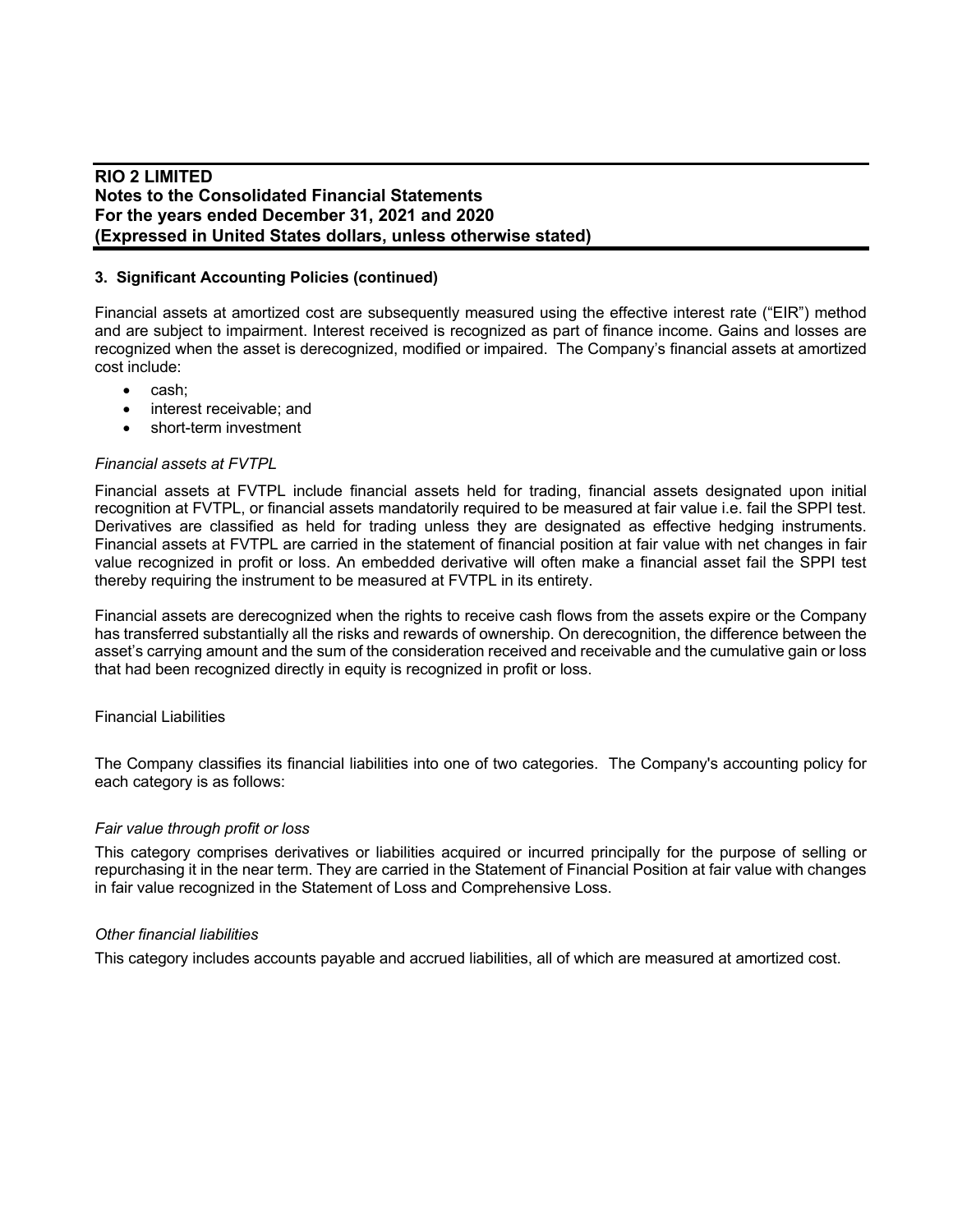### **3. Significant Accounting Policies (continued)**

Changes in accounting policies and disclosures

#### *Change of Presentation Currency*

Effective January 1, 2021, Rio2 changed its presentation currency from Canadian dollars to United States dollars, as a result of the continued advancement of the Fenix Gold Project. The Company's management believes that presenting financial information in US dollars is more useful internally to manage the business, and more useful to readers of the financial statements because of greater comparability and greater congruence with the underlying currencies of significant transactions.

The change in the financial statement presentation currency is considered an accounting policy change and has been accounted for retrospectively. The balance sheets for each period presented have been translated from the related subsidiary's functional currency to the new US dollar presentation currency at the rate of exchange prevailing at the respective balance sheet date except for equity items, which have been translated at accumulated historical rates from the related subsidiary's date of incorporation. The statements of income and comprehensive income were translated at the average exchange rates for the reporting period, or at the exchange rate prevailing at the date of transactions.

During the year ended December 31, 2020, the translation of the Company's subsidiaries with US dollar functional currencies were converted into Canadian dollars, resulting in a translation adjustment which was recorded in Foreign Currency Translation Reserve, a separate component of shareholders' equity. With the retrospective application of the change in presentation currency from the Canadian dollar to the US dollar, the Foreign Currency Translation Reserve related to the translation of US dollar functional currency subsidiaries was eliminated. However, with the retrospective application of the change in presentation currency to the US dollar, the Company's corporate office, which has a Canadian dollar functional currency, resulted in an Accumulated Other Comprehensive Income ("AOCI") balance.

(a) Adjustment to previously reported financial information due to change in presentation currency

For comparative purposes, the consolidated balance sheets as at December 31, 2020 and January 1, 2020 include adjustments to reflect the change in the presentation currency to the US dollar, which is a change in accounting policy. The exchange rates used to translate the amounts previously reported into US dollars at December 31, 2020 were 1.2732 CAD/USD, and at January 1, 2020 were 1.2988 CAD/USD. Refer to note 20(a) for the effects of the translation.

For comparative purposes, the consolidated statement of loss and comprehensive loss for the year ended ended December 31, 2020 includes adjustments to reflect the change in the presentation currency to the US dollar, which is a change in accounting policy. The exchange rates used to translate the amounts previously reported into US dollars for the year ended December 31, 2020 were 1.3541 CAD/USD, which were the average exchange rates for the period. Refer to note 20(b) for the effects of the translation.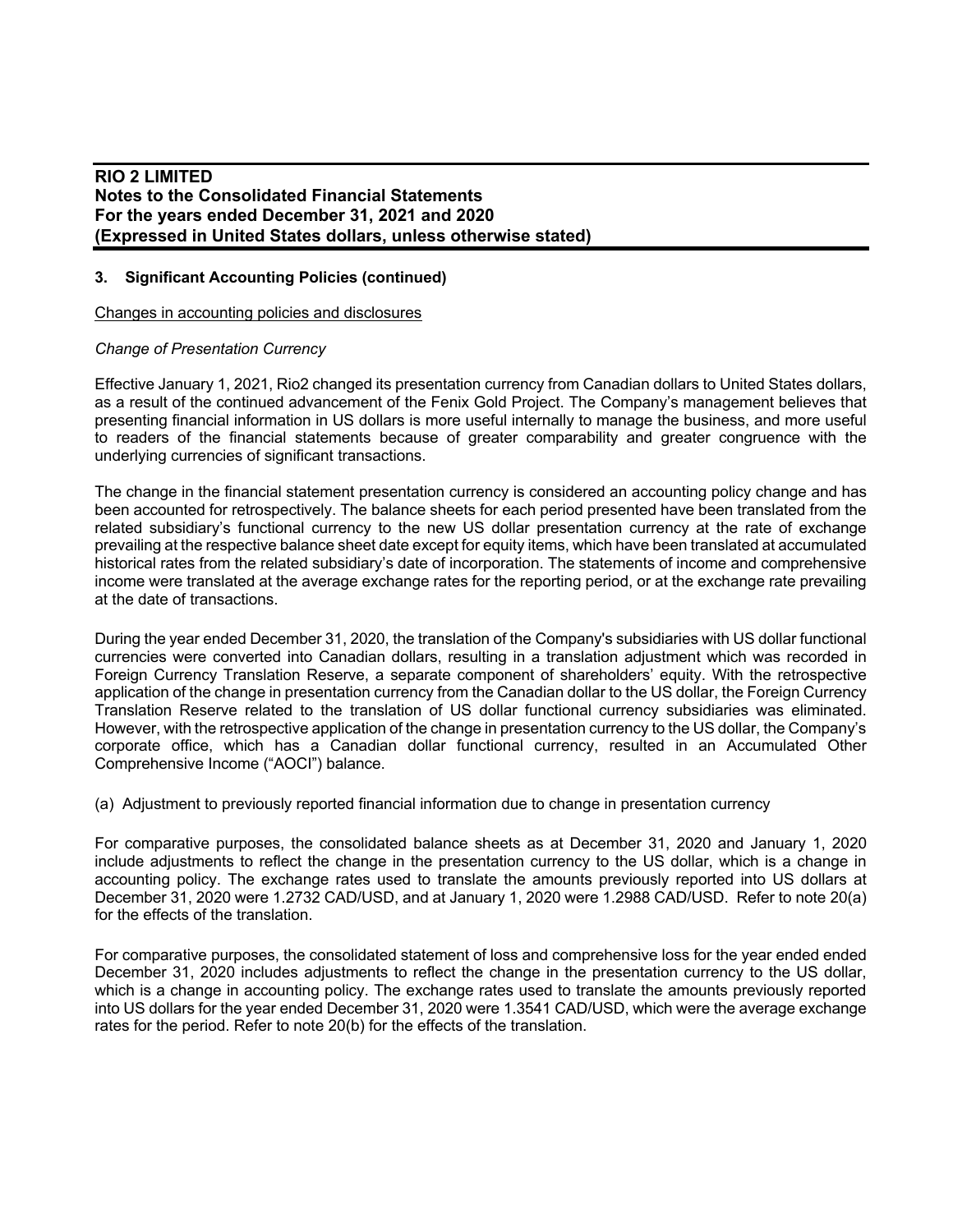### **3. Significant Accounting Policies (continued)**

### (b) Functional currency

The functional currencies of the Company and its subsidiaries, all of which are wholly owned, remained unchanged and were as follows for periods presented.

| Name                                                                                          | <b>Functional Currency</b>                                                                                                                      |
|-----------------------------------------------------------------------------------------------|-------------------------------------------------------------------------------------------------------------------------------------------------|
| Rio2 Limited<br>Fenix Gold Limitada<br>Rio2 S.A.C.<br>Rio2 Exploraciones S.A.C.<br>Lince S.A. | Canadian dollar<br><b>United States Dollars</b><br><b>United States Dollars</b><br><b>United States Dollars</b><br><b>United States Dollars</b> |
| Rio <sub>2</sub> Bahamas Limited                                                              | United States Dollars                                                                                                                           |

#### Accounting standards issued but not yet applied

The Company has not applied the following revised IFRS that have been issued but were not yet effective at December 31, 2021.

IAS 16 - Property, Plant and Equipment – Proceeds before Intended Use

In May 2020, the International Accounting Standards Board ("IASB") issued an amendment to IAS 16, Property, Plant and Equipment - Proceeds before Intended Use. The amendment prohibits deducting from the cost of property, plant and equipment amounts received from selling items produced while preparing the asset for its intended use. Instead, a company will recognize such sale proceeds and related cost in the consolidated statements of income. The amendment will become effective on January 1, 2022. The Company is assessing the impact of the amendment and does not expect it to have a significant effect on the Company's financial statements.

IAS 12 - Income Taxes

In May 2021, the IASB issued Deferred Tax related to Assets and Liabilities arising from a Single Transaction, which amended IAS 12 Income Taxes. The amendments will become effective on January 1, 2023. The Company is assessing the impact of the amendment and does not expect it to have a significant effect on the Company's financial statements.

IFRS 17 – Insurance Contracts

IFRS 17 establishes the principles for the recognition, measurement, presentation and disclosure of insurance contracts within the scope of the standard. The objective of IFRS 17 to ensure that an entity provides relevant information that faithfully represents those contracts. This information gives a basis for users of financial statements to assess the effect that insurance contracts have on the entity's financial position, financial performance and cash flows. The standard is effective for periods beginning on or after January 1, 2023. The Company has not yet assessed the future impact of this new standard on its financial statements.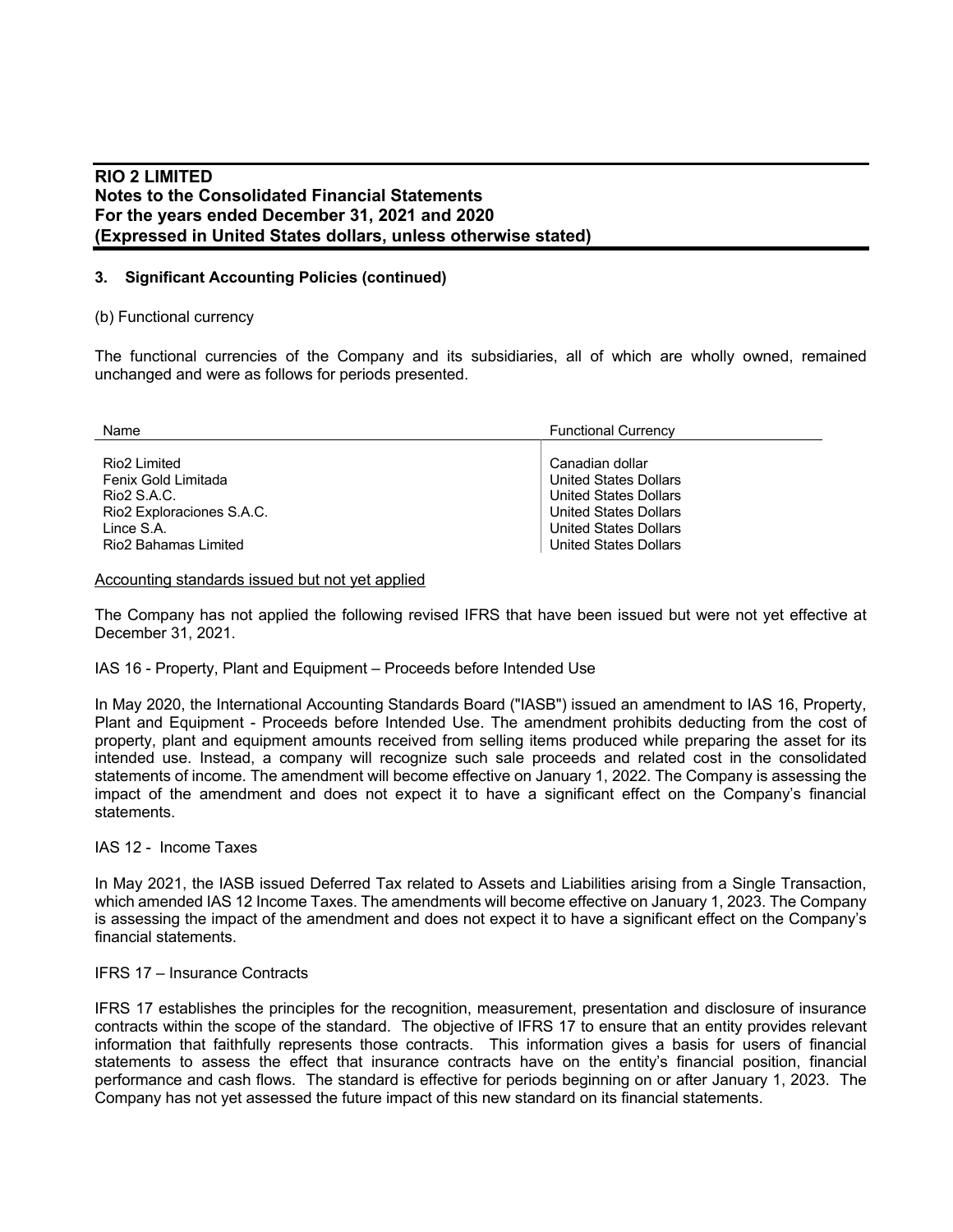#### **4. Financial Instruments and Risk Management**

The Company's financial instruments consist of cash, short term investments, interest receivable and accounts payable. The carrying values of the Company's financial instruments approximate their fair value due to the short term to maturity.

The Company examines the various financial instrument risks to which it is exposed and assesses the impact and likelihood of those risks and, when appropriate, takes steps to mitigate such risks. These risks may include credit risk, liquidity risk, and market risk.

#### *Credit Risk*

Credit risk is the risk that a party to the Company's financial assets will fail to discharge its obligation causing the Company financial loss. The Company's exposure to credit risk is in its cash. Cash is held in major financial institutions. Accordingly, the Company believes it has no significant credit risk.

#### *Liquidity Risk*

Liquidity risk is the risk that the Company will encounter difficulties in meeting its financial obligations associated with its financial liabilities as they fall due. The Company's objective is to ensure that there are sufficient committed financial resources to meet its short-term business requirements for a minimum of twelve months. As of December 31, 2021, the Company has cash totalling \$21,345,286 (December 31, 2020 - \$2,602,977), short term investments of \$46,000 (December 31, 2020 - \$831,415) and current liabilities of \$3,668,258 (December 31, 2020 - \$2,389,247). The current liabilities are accounts payable and accrued liabilities of \$3,478,459 due on demand (December 31, 2020 - accounts payable and accrued liabilities of \$2,179,508 due on demand), as well as the current portion of a lease liability of \$189,799 (December 31, 2020 - \$209,739).

The Company has no formal credit facilities at this time and given the Company's current stage of development, it is not expected that such credit facilities would be available to the Company.

#### *Market Risk*

Market risk is the risk that the fair value of future cash flows of a financial instrument will fluctuate because of changes in market prices. Market risk is comprised of three types of risk: foreign currency risk, interest rate risk, and commodity price risk.

#### *Foreign Currency Risk*

Foreign exchange risk is the risk arising from changes in foreign currency fluctuations. The Company operates in more than one country. As a result, a portion of the Company's expenditures, amounts receivable, accounts payable and accruals are denominated in U.S. Dollars, Chilean Pesos and Peruvian Soles and are therefore subject to fluctuation in exchange rates. The Company does not use any derivative instruments to reduce its exposure to fluctuations in foreign currency rates.

#### *Interest Rate Risk*

The Company is not exposed to interest rate risk due to the short-term nature of its cash held in a bank account.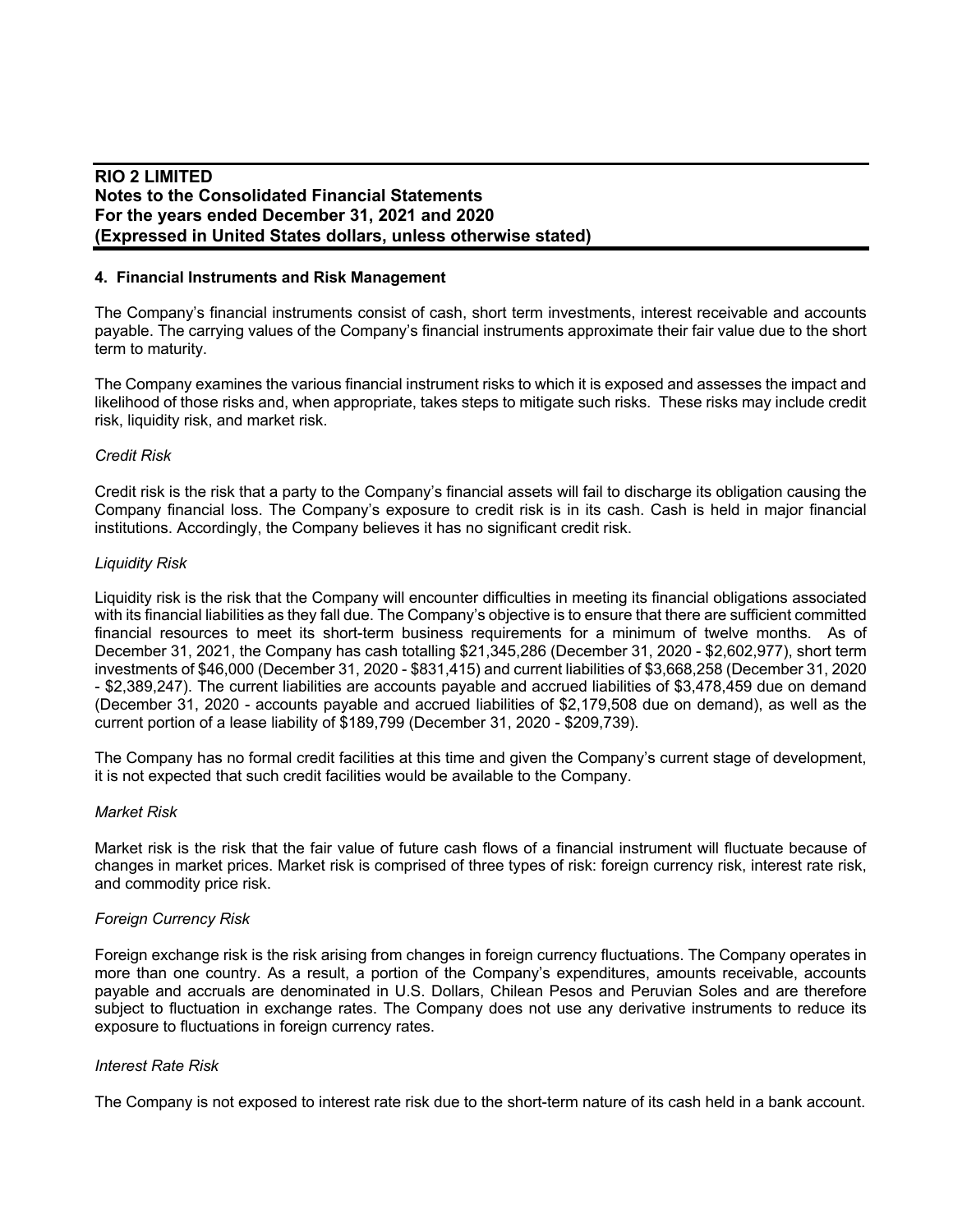### **4. Financial Instruments and Risk Management (continued)**

#### *Commodity Price Risk*

The value of the Company's interests in mineral properties is related to the price of gold and the outlook for this mineral. Mineral prices have historically fluctuated widely and are impacted by numerous factors outside of the Company's control, including, but not limited to: industrial and retail demand, forward sales by producers and speculators, level of worldwide production, short-term changes in supply and demand because of speculators, hedging activities, and certain other factors. The Company is not actively managing its commodity risk.

#### *Other Risks*

In December 2019, a novel strain of coronavirus was reported in Wuhan, China. On March 11, 2020, the World Health Organization declared the outbreak to constitute a pandemic. The spread of COVID-19 has severely impacted economies around the globe. In many countries, including Canada, Chile and Peru, businesses have been forced to cease or limit operations for long or indefinite periods of time. Measures taken to contain the spread of the virus, including travel bans, quarantines, maintaining minimum distances between people, and closures of non-essential services have triggered significant disruptions to businesses worldwide, resulting in significant unemployment and an economic slowdown. Global stock markets have also experienced great volatility and a significant weakening of certain sectors. Governments and central banks have responded with monetary and fiscal interventions designed to stabilize economic conditions. To date, the Company's operations have not been materially negatively affected by these events, apart from increasing costs, in particular around health and safety and housing field-staff. The duration and impact of the COVID-19 pandemic, as well as the effectiveness of government and central bank responses, remains unclear at this time. It is not possible to reliably estimate the duration of the impact, the severity of the consequences, nor the impact, if any, on the financial position and results of the Company for future periods.

#### *Sensitivity Analysis*

The Company has accounts payable which are denominated in Canadian Dollars. A 10% change in the foreign exchange rate would impact comprehensive loss for the period by \$213,381 (December 31, 2020 – \$159,652).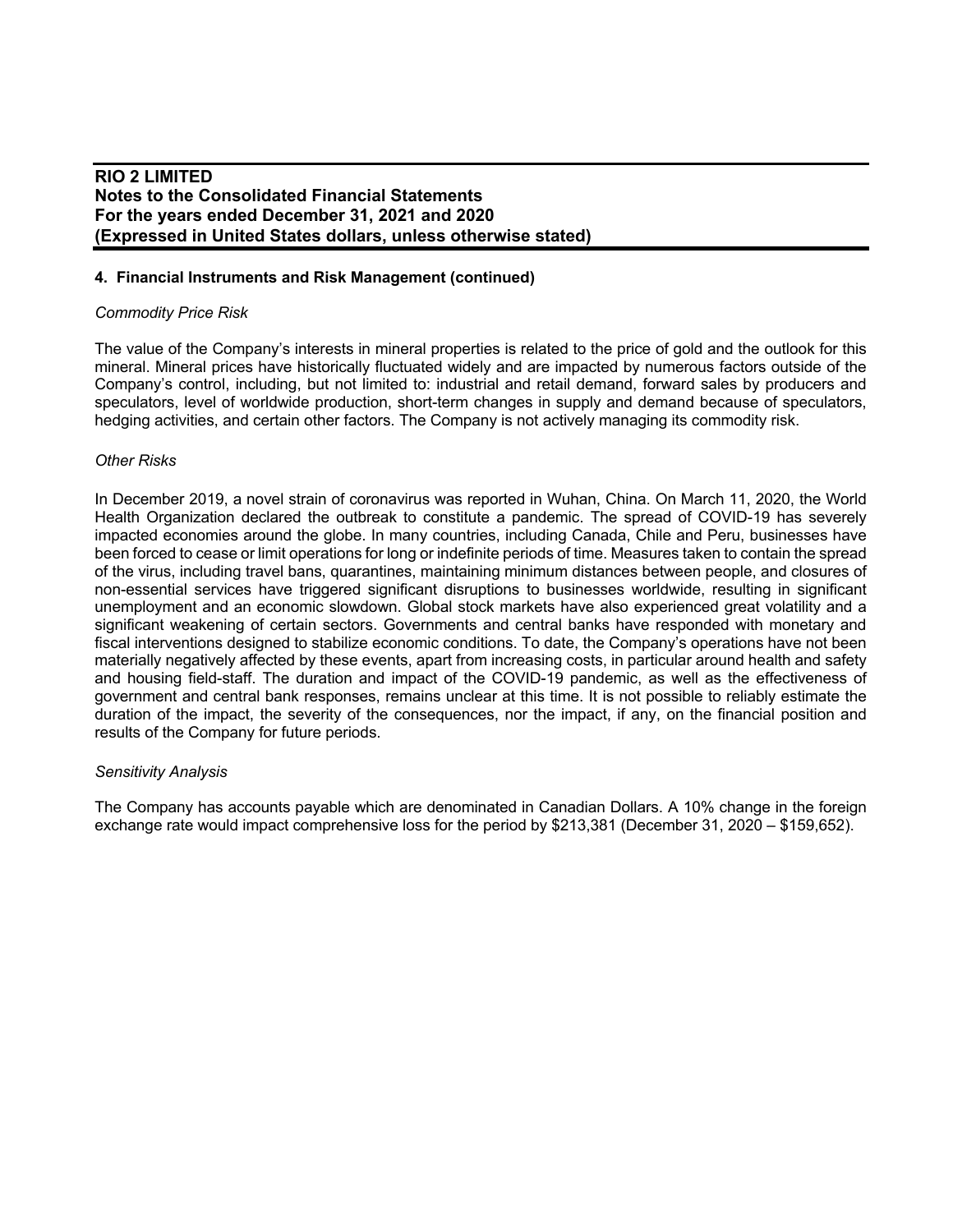# **5. Capital Risk Management**

The Company's objectives when managing capital are to safeguard the Company's ability to continue as a going concern in order to pursue the development of its mineral property interests and to maintain flexible capital structure for its projects for the benefit of its stakeholders. There have been no changes in the Company's objectives for managing capital or in what it considers capital from the prior year. In the management of capital, the Company includes the following components of shareholders' equity.

|                           |    | December 31,<br>2021     | December 31,<br>2020    |
|---------------------------|----|--------------------------|-------------------------|
| Share capital<br>Reserves | \$ | 127,202,022<br>9,081,203 | 95,768,037<br>7,376,920 |
|                           | S  | 136,283,225              | 103,144,957             |

The properties in which the Company currently has an interest are in the exploration and evaluation stage; as such the Company is dependent on external financing to fund its activities. In order to carry out any planned exploration and pay for administrative costs, the Company will spend its existing working capital and raise additional funds as needed. To maintain or adjust the capital structure, the Company may be required to issue new shares or debt or acquire or dispose of assets. The Company will continue to assess new properties and seek to acquire additional properties, if it feels there is sufficient geological or economic potential, and if it has adequate financial resources to do so. The Company is not subject to externally imposed capital requirements. The Company's overall capital management strategy remains unchanged from the prior year.

#### **6. Lince Acquisition**

On April 15, 2020, Rio2 announced that it completed the strategic acquisition of Compañía Minera Paso San Francisco S.A. ("MPSF"). MPSF owns strategic mining infrastructure and facilities located adjacent to Rio2's Fenix Gold Project in Chile.

MPSF was acquired by Rio2 for \$1.5 million cash from Inversiones Alxar S.A. ("Alxar"), a subsidiary of Empresas Copec S.A., a large Chilean industrial conglomerate. Subsequent to the acquisition of MPSF, the name of MPSF was changed to Lince S.A. ("Lince").

The Company accounted for the transaction as an asset acquisition as Lince does not constitute a business. The purchase price was allocated to the assets acquired and liabilities assumed based on their relative fair values on the closing date. The purchase price allocation is a result of management's best estimates and assumption after taking into account all relevant information available.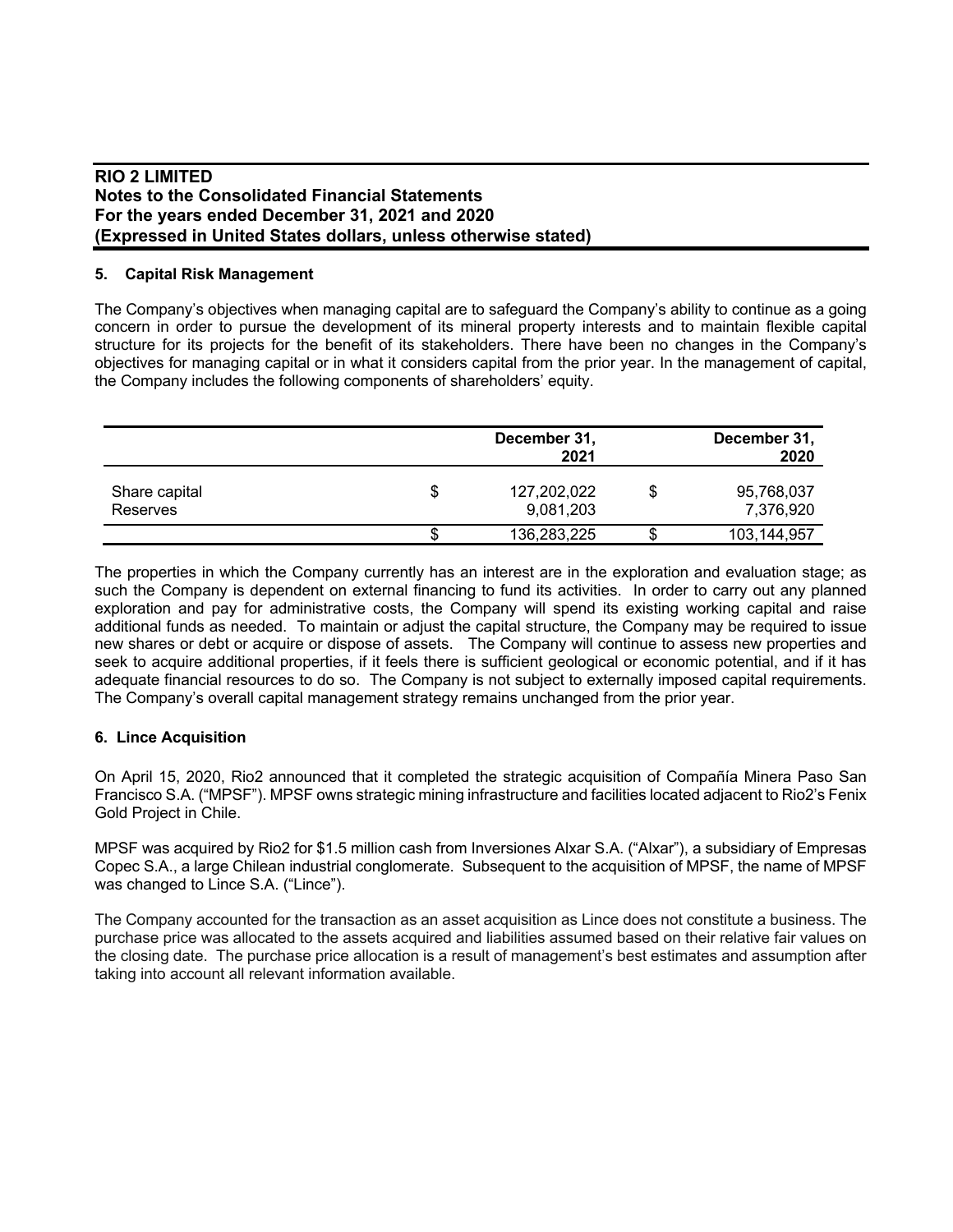### **6. Lince Acquisition (continued)**

The final purchase price has been determined and allocated as follows:

| Purchase price:                          |    |             |
|------------------------------------------|----|-------------|
| Cash paid                                | S  | 1,500,000   |
|                                          |    | 1,500,000   |
|                                          |    |             |
| Purchase price allocation:               |    |             |
| Cash                                     | \$ | 23,560      |
| Prepaid expenses                         |    | 5.107       |
| Chilean IVA receivable                   |    | 52,302      |
| Property, plant and equipment            |    | 30.911      |
| Exploration and evaluation asset (Fenix) |    | 4,455,986   |
| Accounts payable                         |    | (37, 774)   |
| Mine closure obligation                  |    | (3,030,092) |
| Net assets acquired                      | \$ | 1,500,000   |

### **7. Cash**

Cash, expressed in USD, include cash in bank accounts as follows:

|                             | <b>December 31, 2021</b> |            |   | <b>December 31, 2020</b> |
|-----------------------------|--------------------------|------------|---|--------------------------|
| United States dollars (i)   | \$                       | 6,803,407  | S | 1,150,681                |
| Canadian dollars            |                          | 10,578,470 |   | 398,824                  |
| Chilean Peso (ii)           |                          | 3,934,856  |   | 987,956                  |
| Peruvian Nuevo Sol (iii)    |                          | 28.553     |   | 65.704                   |
| Adjustment foreign exchange |                          | $\,$       |   | (188)                    |
|                             |                          | 21,345,286 |   | 2,602,977                |

i. The Company held \$13,411,384 Canadian dollars, translated at an exchange rate of 0.788768.

ii. The Company held 3,345,610,937 Chilean Pesos translated at an exchange rate of 0.00117612.

iii. The Company held 113,501 Peruvian Nuevo Soles, translated at an exchange rate of 0.25157.

#### **8. Short Term Investments**

As at December 31, 2021, the Company had \$46,000 (December 31, 2020 – \$831,415) invested in guaranteed investment certificates ("GIC") at a major Canadian financial institution. \$46,000 is invested in a GIC that accrues interest at 0.03% and expires on December 19, 2022. Interest is accrued during the GIC term and is recorded in interest receivable.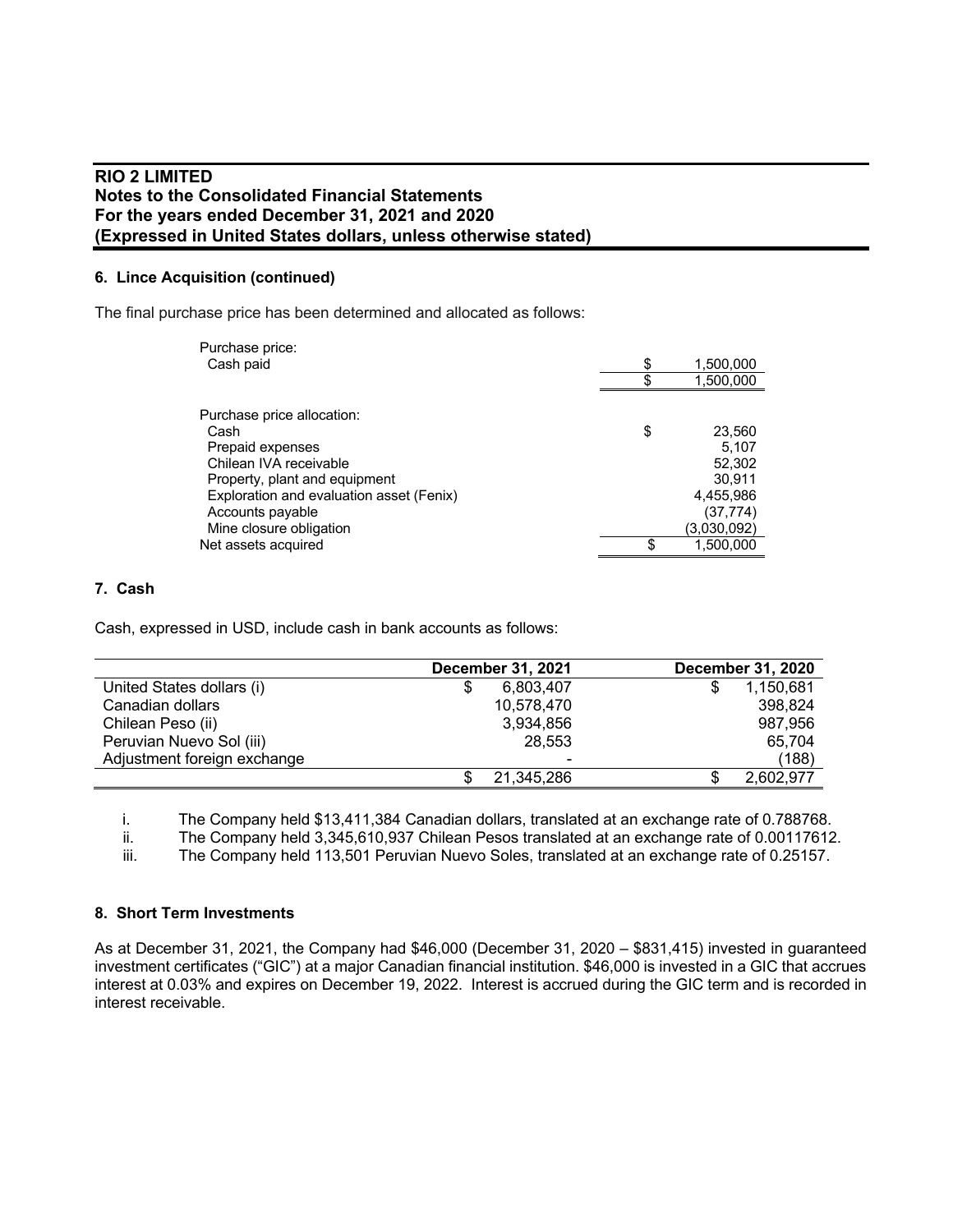## **9. Input Taxes Recoverable**

Input taxes recoverable consist of the following:

|                                   | <b>December 31, 2021</b> |           | <b>December 31, 2020</b> |
|-----------------------------------|--------------------------|-----------|--------------------------|
| Canadian GST/HST receivable       |                          | 248.738   | 6,452                    |
| Current input taxes recoverable   |                          | 248.738   | 6,452                    |
| Peruvian IGV receivable           |                          | 476.689   | 337.990                  |
| Chilean IVA receivable            |                          | 9.457.594 | 8,848,023                |
| Long term input taxes recoverable |                          | 9.934.283 | \$9.186.013              |

The Peruvian Impuesto General a las Ventas ("IGV") receivable consists of input taxes recoverable for expenses incurred in Peru for the Fenix Gold Project.

The Chilean Impuesto al Valor Agregado ("IVA") relates to the Fenix Gold Project. The actual timing of receipt is uncertain as IVA is typically refundable only upon commercial operations; IVA receivable has therefore been classified as a non-current asset.

### **10. Leases**

The Company entered into office leases that resulted in right-of-use assets and lease liabilities. The balances are as follows:

Right-of-use assets:

| Balances, December 31, 2019 | \$            |
|-----------------------------|---------------|
| Lease additions             | 646,484       |
| Amortization                | (139, 867)    |
| Adjustment foreign exchange | (7, 504)      |
| Balance, December 31, 2020  | \$<br>499,113 |
| Lease additions             | 205,185       |
| Amortization                | (216, 939)    |
| Adjustment foreign exchange | 4,636         |
| Balance, December 31, 2021  | 491.995       |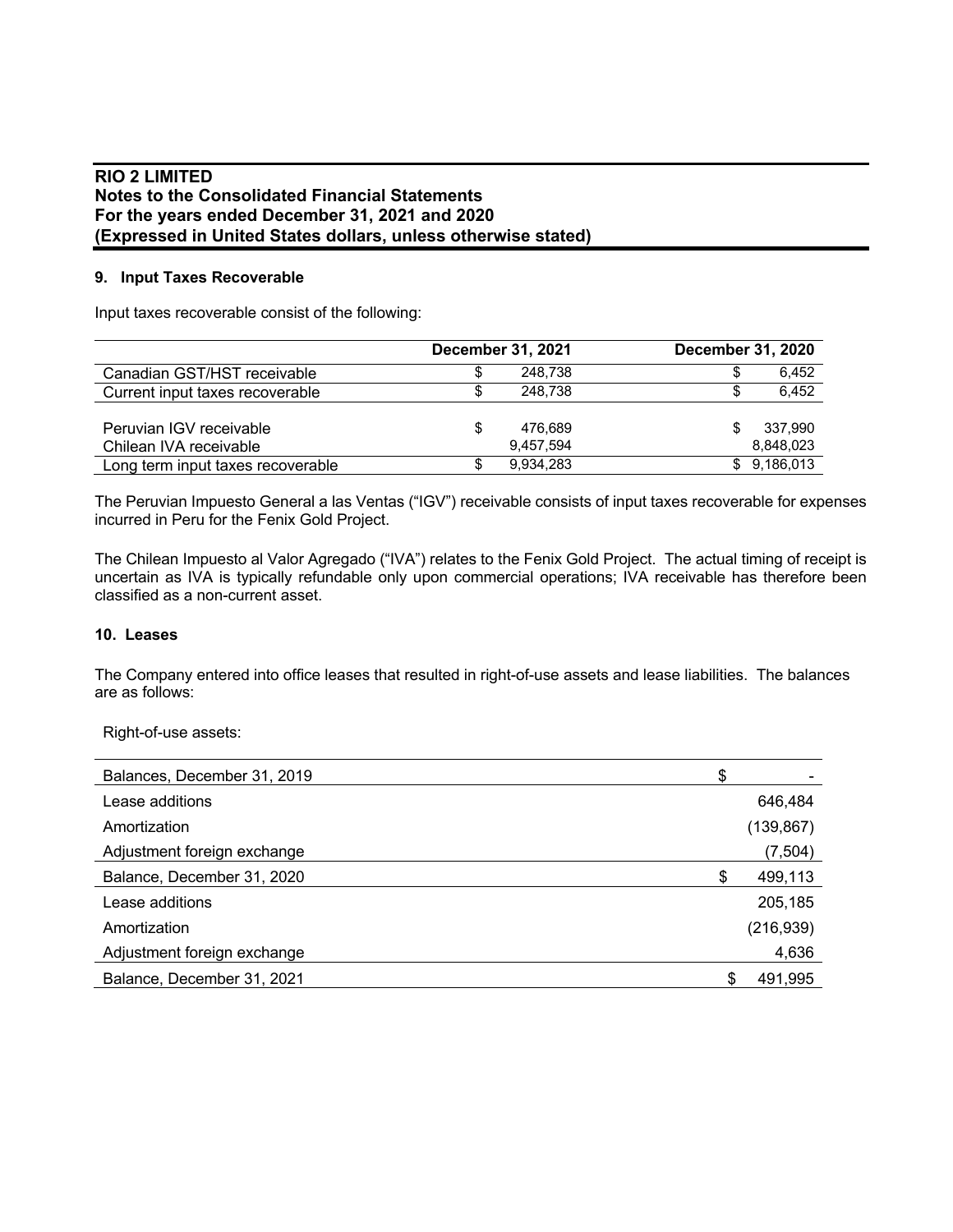# **10. Leases (continued)**

Lease liabilities:

| Balance, December 31, 2019, Leases   |    |            |
|--------------------------------------|----|------------|
| Recognition of liability             | \$ | 646,484    |
| Payments – Office and miscellaneous  |    | (177, 460) |
| Accretion – Office and miscellaneous |    | 20,146     |
| Adjustment on foreign exchange       |    | (8, 438)   |
| Balance, December 31, 2020           | \$ | 480,732    |
| Payments – Office and miscellaneous  |    | (232, 264) |
| Recognition of liability             |    | 205,185    |
| Accretion – Office and miscellaneous |    | 17,829     |
| Adjustment on foreign exchange       |    | 13,832     |
| Balance, December 31, 2021           | S  | 485,314    |
| Short term portion, lease liability  |    | (189,799)  |
| Balance, December 31, 2021           | \$ | 295,515    |

# **11. Property and Equipment**

|                                         | Land                           | <b>Building</b>      | Office<br><b>Equipment</b>  | <b>Mine</b><br><b>Equipment</b> | <b>Software</b>              |    | Total                  |
|-----------------------------------------|--------------------------------|----------------------|-----------------------------|---------------------------------|------------------------------|----|------------------------|
| Cost:                                   |                                |                      |                             |                                 |                              |    |                        |
| Balance, December 31, 2019<br>Additions | \$<br>2,174                    | \$<br>$\overline{a}$ | \$<br>57,656<br>89,711      | \$<br>136,302                   | \$<br>202,619<br>13,974      | \$ | 260,275<br>242,161     |
| Balance, December 31, 2020              | \$<br>2,174                    | \$<br>٠              | \$<br>147,367               | \$<br>136,302                   | \$<br>216,593                | S  | 502,436                |
| Additions                               |                                | 3,836                | 192,463                     | 1,567,493                       |                              |    | 1,763,792              |
| Balance, December 31,<br>2021           | \$<br>2,174                    | \$<br>3,836          | \$<br>339,830               | \$1,703,795                     | \$<br>216,593                |    | \$2,266,228            |
| <b>Accumulated depreciation:</b>        |                                |                      |                             |                                 |                              |    |                        |
| Balance, December 31, 2019<br>Additions | \$                             | \$<br>-              | \$<br>(13, 835)<br>(19,794) | \$                              | \$<br>(64, 159)<br>(60, 519) | \$ | (77, 994)<br>(80, 313) |
| Balance, December 31, 2020              | \$<br>$\overline{\phantom{a}}$ | \$<br>۰              | \$<br>(33,629)              | \$<br>$\overline{\phantom{0}}$  | \$<br>(124,678)              | \$ | (158,307)              |
| Additions                               |                                |                      | (42,382)                    | (227)                           | (33, 560)                    |    | (76,169)               |
| Balance, December 31, 2021              | \$                             | \$<br>$\overline{a}$ | \$<br>(76, 011)             | \$<br>(227)                     | \$<br>(158, 238)             | \$ | (234, 476)             |
|                                         |                                |                      |                             |                                 |                              |    |                        |
| Net book value at December<br>31, 2020  | \$<br>2,174                    | \$                   | \$<br>113,738               | \$<br>136,302                   | \$<br>91,915                 | \$ | 344,129                |
| Net book value at December<br>31, 2021  | \$<br>2,174                    | \$3,836              | \$<br>263,819               | \$<br>1,703,568                 | \$<br>58,355                 | \$ | 2,031,752              |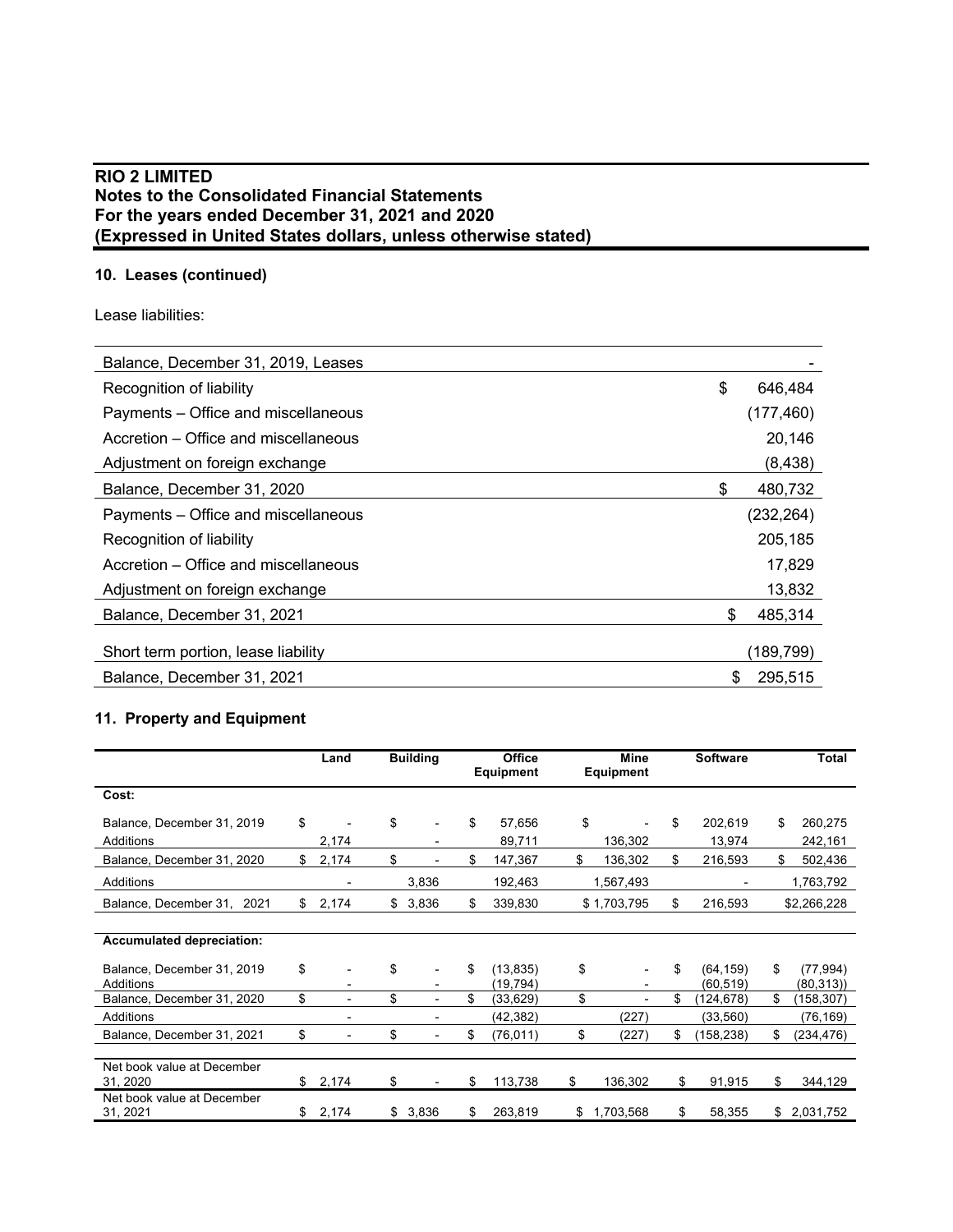### **12. Exploration and Evaluation Assets**

As of December 31, 2021, the Company's exploration and evaluation assets consisted of the following:

|                                                            | <b>Fenix Gold Project</b><br><b>Chile</b> | <b>Anocarire Gold</b><br><b>Project Chile</b> |             | <b>Total</b>     |
|------------------------------------------------------------|-------------------------------------------|-----------------------------------------------|-------------|------------------|
| Balance, December 31, 2019                                 | \$45,002,756                              | \$                                            | 3,994,195   | \$<br>48,996,951 |
| Exploration and evaluation costs additions:                |                                           |                                               |             |                  |
| Mineral and surface rights                                 | 1,552,641                                 |                                               |             | 1,552,641        |
| Asset retirement obligation                                | 3,722,040                                 |                                               |             | 3,722,040        |
| Community initiatives                                      | 107,361                                   |                                               |             | 107,361          |
| Geological and drilling                                    | 3,593,775                                 |                                               |             | 3,593,775        |
| Engineering studies                                        | 770,000                                   |                                               |             | 770,000          |
| Field support                                              | 703,539                                   |                                               |             | 703,539          |
| Option income received                                     |                                           |                                               | (288, 198)  | (288, 198)       |
| Effect of exchange rate<br>Accumulated foreign exchange on |                                           |                                               | (8, 452)    | (8, 452)         |
| translation                                                | (645, 290)                                |                                               |             | (645, 290)       |
| Balance, December 31, 2020                                 | \$54,806,822                              | \$                                            | 3,697,545   | \$58,504,367     |
| Exploration and evaluation costs additions:                |                                           |                                               |             |                  |
| Community initiatives                                      | 139,203                                   |                                               |             | 139,203          |
| Geological and drilling                                    | 2,627,513                                 |                                               |             | 2,627,513        |
| Engineering studies                                        | 1,745,487                                 |                                               |             | 1,745,487        |
| Field support                                              | 802,180                                   |                                               |             | 802,180          |
| Option income received                                     |                                           |                                               | (3,698,148) | (3,698,148)      |
| Effect of exchange rate                                    |                                           |                                               | 603         | 603              |
| Balance, December 31, 2021                                 | \$60,121,205                              | \$                                            |             | \$60,121,205     |

# Fenix Gold Project (Chile)

On July 24, 2018, the Company acquired the Fenix Gold Project. Evaluation related costs were capitalized to the asset from the date of acquisition by Rio2. Additions to the Fenix Gold Project include drilling, technical consultant fees, equipment rentals, acquisition of Lince and the Asset Retirement for Lince (note 6).

#### Anocarire Project (Chile)

During the year ended December 31, 2018, a payment of \$200,000 was received. During the year ended December 31, 2019, a payment of \$600,000 was received. During the year ended December 31, 2020, a payment of \$300,000 was received.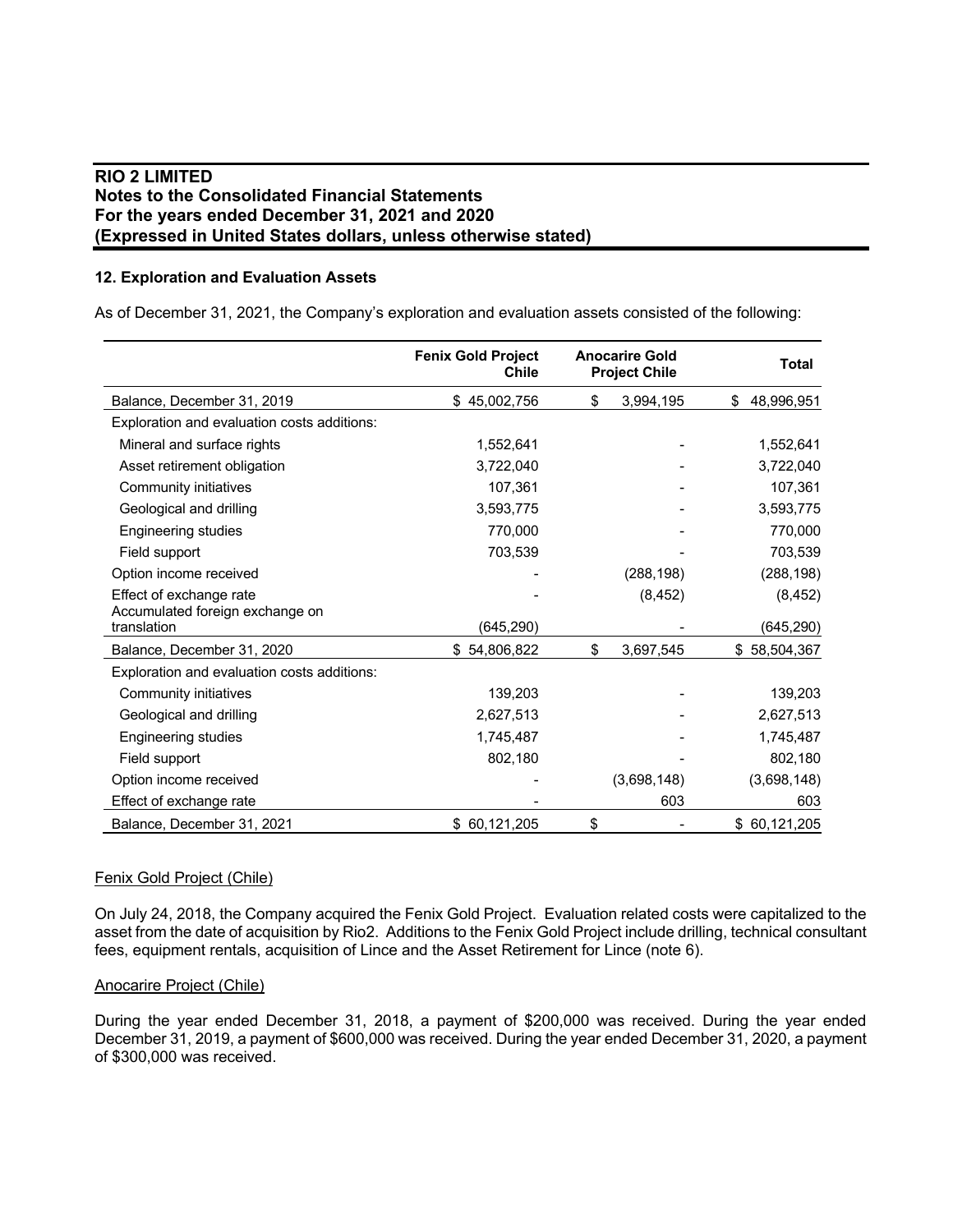### **12. Exploration and Evaluation Assets (continued)**

On December 14, 2020, the option payment was revised so that Andex Minerals may pay Rio2 \$5,300,000 by December 31, 2021. On June 28, 2021, Rio2 received a payment of \$300,000 from Andex Minerals. On December 22, 2021, Rio2 received a payment of \$5,000,000 from Andex Minerals to complete the sale of Anocarire to Andex Minerals.

Payments under this option payment were recorded as a reduction of the exploration and evaluation asset until that balance was reduced to \$nil. The residual amount of \$1,601,852 was recognized as option income during the year ended December 31, 2021.

# **13. Accounts Payable and Accrued Liabilities**

|                                                |     | December 31,<br>2021 |   | December 31,<br>2020 |
|------------------------------------------------|-----|----------------------|---|----------------------|
| Accounts payable<br><b>Accrued liabilities</b> | \$  | 2,765,017<br>713.442 | S | 2,171,654<br>7,854   |
|                                                | \$. | 3,478,459            | S | 2,179,508            |

As of December 31, 2021, included in accounts payable and accrued liabilities \$1,114,098 are due to third parties in relation to exploration and evaluation assets.

# **14. Asset Retirement Obligation**

The asset retirement obligation comprises:

|                           | December 31,<br>2021 |    | December 31,<br>2020 |
|---------------------------|----------------------|----|----------------------|
| Opening balance           | \$<br>3,722,041      | \$ |                      |
| Balance acquired (note 6) |                      |    | 3,030,092            |
| Accretion expense         | 284,771              |    |                      |
| Effect of exchange rate   | (638, 490)           |    | 691,949              |
|                           | 3,368,322            | S  | 3,722,041            |

In 2018, the reclamation and closure plan for Lince was submitted to the Chilean Government. The undiscounted obligation is 116,531 Chilean Unidad de Fomento (UF), which translates to \$4,761,670. The majority of the work will be done in 2025 - 2026. The credit adjusted risk free rate is 1.46%, based on the Chilean Government 1 year bond rate.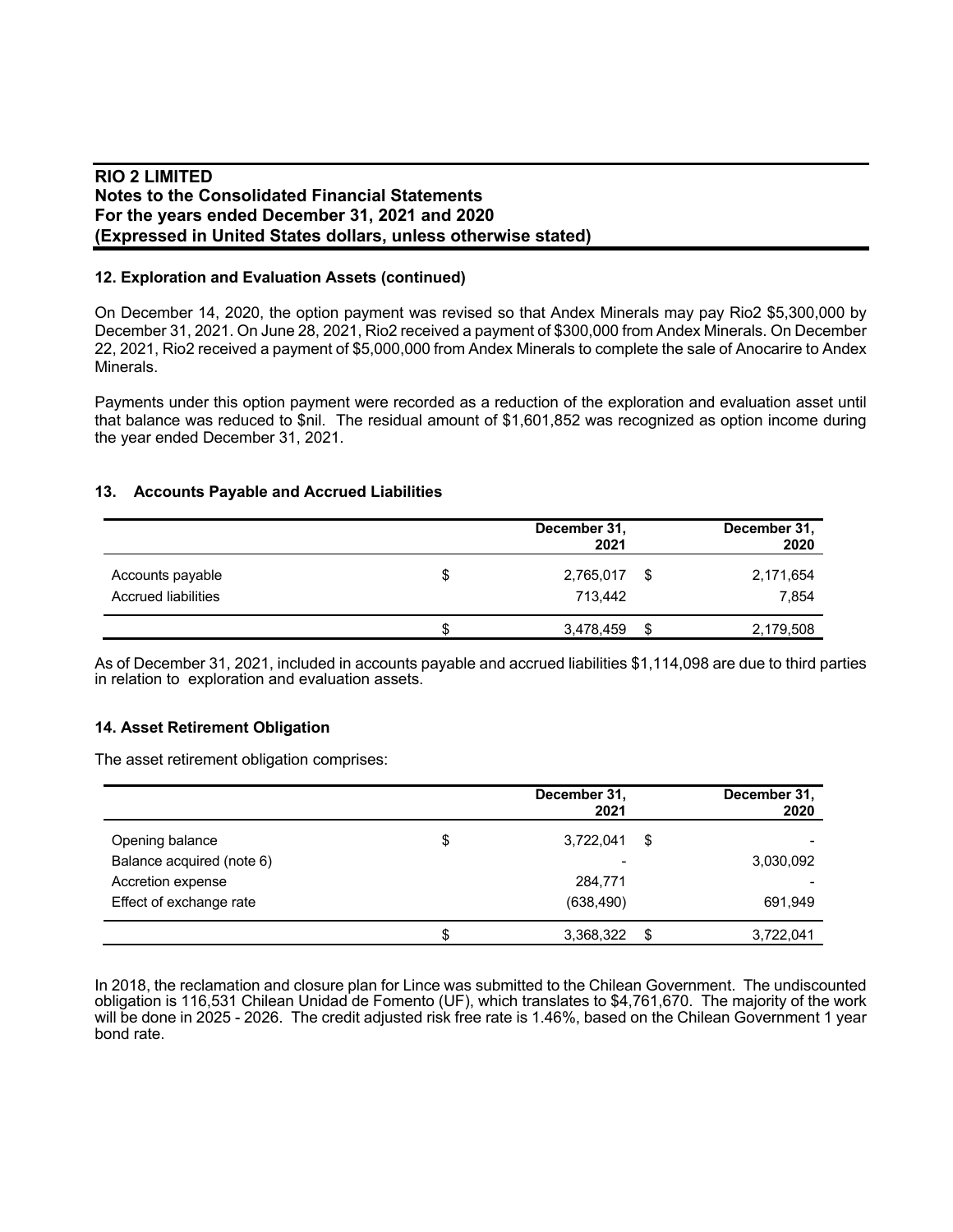# **15. Capital Stock**

a. Share capital

The Company's authorized share capital consists of an unlimited number of common shares of which 254,336,483 were issued and outstanding as at December 31, 2021 (190,706,348 - December 31, 2020).

#### Share transactions during the year ended December 31, 2021

On August 10, 2021, Rio2 closed the underwritten public offering of common shares of Rio2 and the private placement of common shares to Wheaton for combined gross proceeds of CAD\$35,144,122 as follows:

A total of 44,275,000 common shares were issued through the underwritten public offering of common shares upon the exercise of the over-allotment option in full, for gross aggregate proceeds of CAD\$28,778,750.

A total of 9,792,880 common shares were issued to Wheaton at the price of CAD\$0.65 per share for gross proceeds of CAD\$6,365,372. The private placement was completed on a non-brokered basis.

The combined amount of the public offering of common shares and private placement was \$28,025,616. There were share issuance costs of \$1,507,937, for net proceeds of \$26,517,679.

#### Share transactions during the year ended December 31, 2020

During the year ended December 31, 2020, 7,578,919 share purchase warrants were exercised for proceeds of CAD\$4,479,964. 1,271,677 stock options were exercised for proceeds of CAD\$594,510, resulting in an average share price of CAD\$0.47 for options exercised.

b. Share-based payments

The Company's stock option plan and its share incentive plan authorizes the directors to grant stock options and Restricted Share Units ("RSUs") to executive officers, directors, employees and consultants enabling them to acquire from treasury up to that number of shares equal to 10 per cent of the issued and outstanding common shares of the Company. The shareholders of the Company last approved the stock option plan at a meeting held on September 21, 2021.

The number and exercise price of options granted is determined by the directors, subject to regulatory approval if required. Options may be granted for a maximum term of 10 years and vest as determined by the board of directors.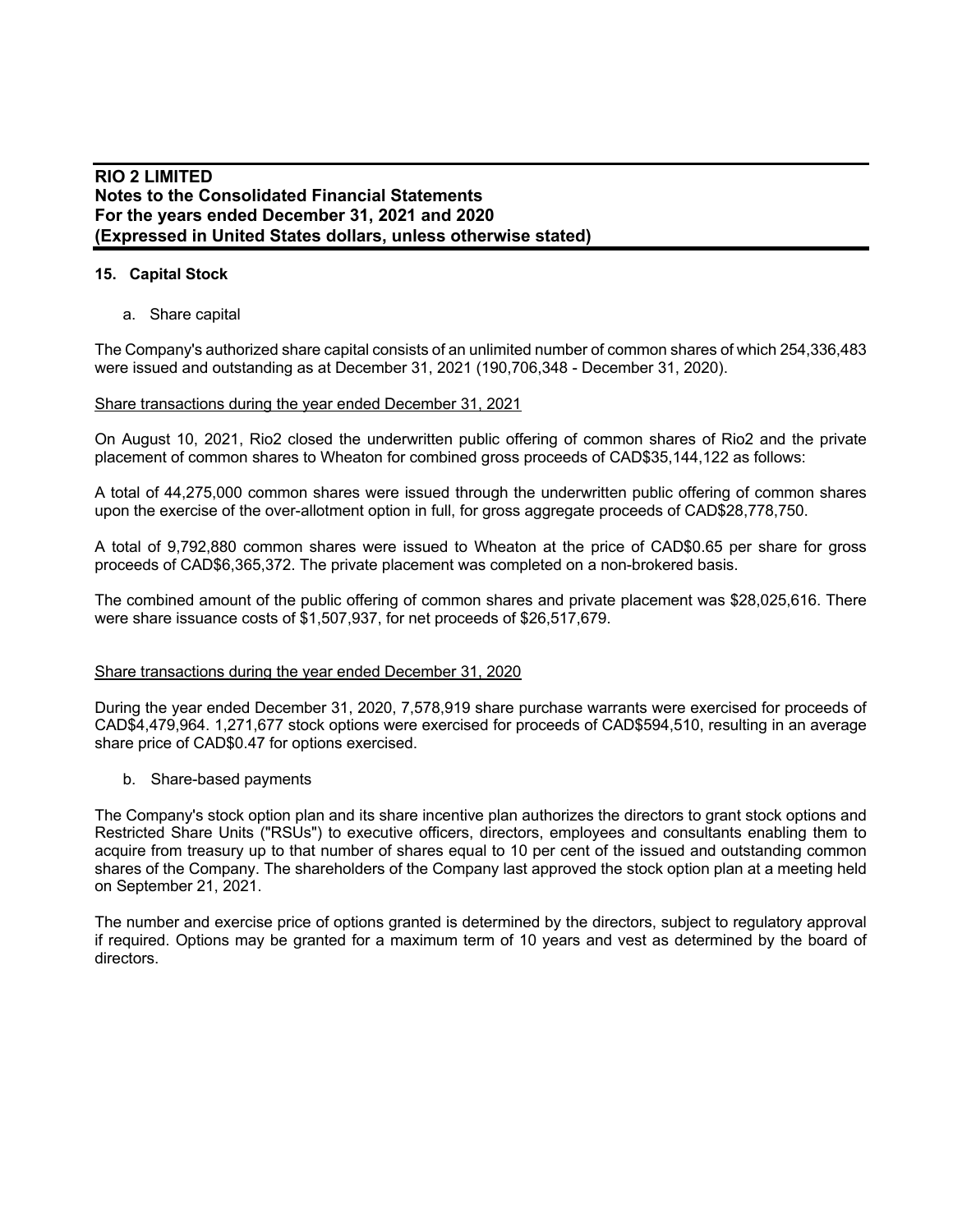# **15. Capital Stock (continued)**

# b. Share-based payments (continued)

Stock option transactions are summarized as follows:

|                                        | Number of options | Weighted Average Exercise<br>Price (CAD\$/option) |
|----------------------------------------|-------------------|---------------------------------------------------|
| Outstanding, December 31, 2019         | 13,833,074        | 0.82                                              |
| Issued                                 | 3,850,000         | 0.65                                              |
| Exercised                              | (1,271,677)       | 0.47                                              |
| Expired or cancelled                   | (1.374.964)       | 0.77                                              |
| Outstanding, December 31, 2020         | 15,036,433        | \$<br>0.81                                        |
| Issued                                 | 4,200,000         | 0.65                                              |
| Exercised                              | (33, 333)         | 0.65                                              |
| Expired or cancelled                   | (1, 199, 620)     | 0.92                                              |
| Outstanding, December 31, 2021         | 18,003,480        | \$<br>0.77                                        |
| Options exercisable, December 31, 2021 | 9.893.480         | \$<br>0.88                                        |

The Black-Scholes Option Pricing Model is used to estimate the fair value of options granted. Vesting periods are over a 5-year period as follows:

|                               | 2021      | 2020      |
|-------------------------------|-----------|-----------|
| (i) Risk-free interest rate   | 0.85%     | 0.36%     |
| (ii) Expected life            | 5 years   | 5 years   |
| (iii) Expected volatility     | 139%      | 157%      |
| (iv) Expected dividend yield  | $0\%$     | $0\%$     |
| (iv) Expected forfeiture rate | $0\%$     | በ%        |
| (vi) Fair value per option    | CAD\$0.55 | CAD\$0.54 |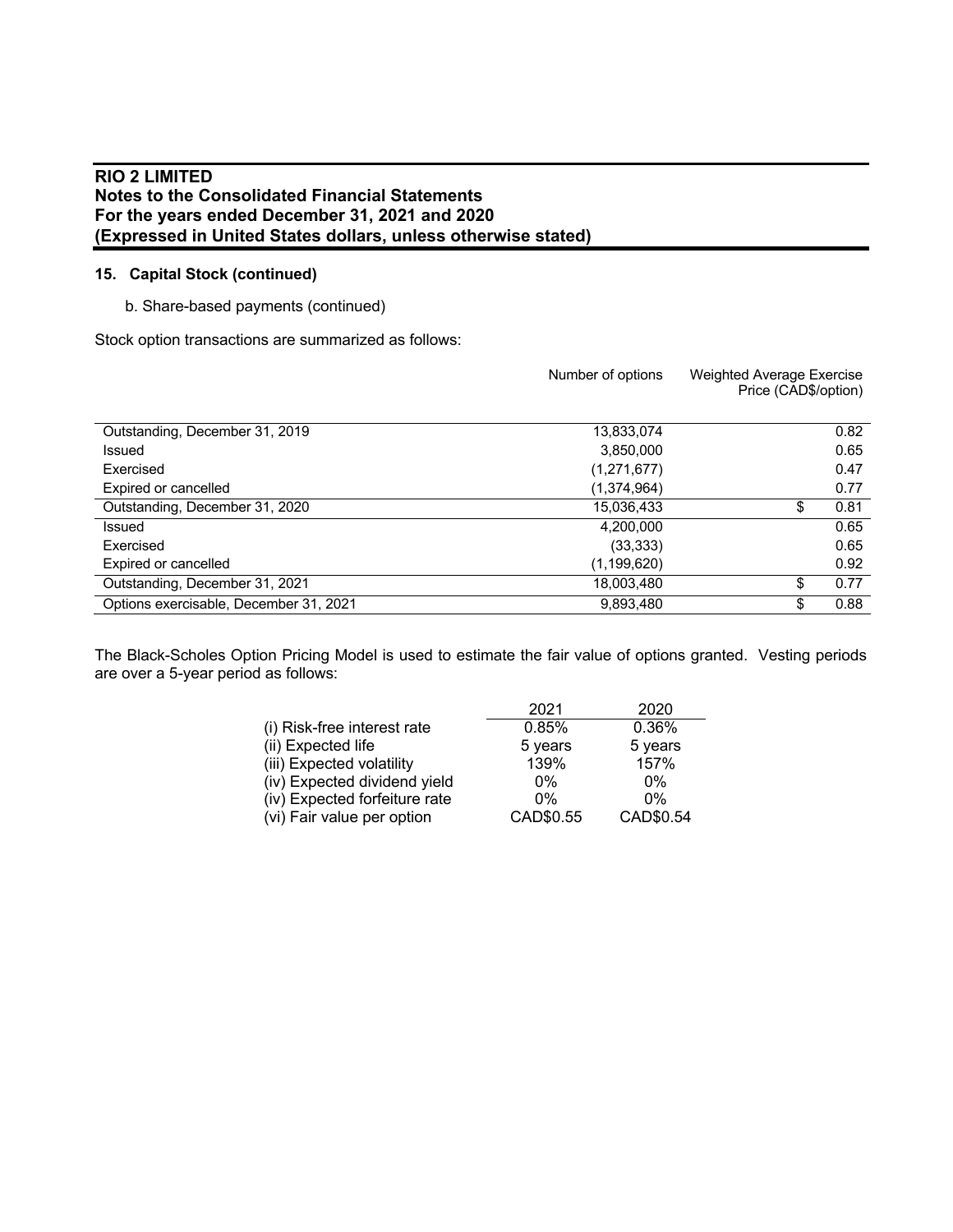# **15. Capital Stock (continued)**

Stock options outstanding at December 31, 2021 were:

|                      | Outstanding                                     |                                             |                      | Exercisable                                             |
|----------------------|-------------------------------------------------|---------------------------------------------|----------------------|---------------------------------------------------------|
| Number of<br>Options | Weighted average remaining<br>contractual years | Weighted average<br>exercise price<br>CAD\$ | Number of<br>Options | Weighted average<br>exercise price<br>CAD <sub>\$</sub> |
| 1,200,060            | 0.16                                            | 1.53                                        | 1.200.060            | 1.53                                                    |
| 500.025              | 0.31                                            | 2.25                                        | 500.025              | 2.25                                                    |
| 166.675              | 0.41                                            | 2.56                                        | 166.675              | 2.56                                                    |
| 333.350              | 0.67                                            | 1.66                                        | 333.350              | 1.66                                                    |
| 733.370              | 1.24                                            | 0.82                                        | 733.370              | 0.82                                                    |
| 1.840.000            | 1.74                                            | 0.65                                        | 1.840.000            | 0.65                                                    |
| 5.380.000            | 2.69                                            | 0.55                                        | 3,653,333            | 0.55                                                    |
| 3,650,000            | 3.49                                            | 0.65                                        | 1,316,667            | 0.65                                                    |
| 4,200,000            | 4.73                                            | 0.65                                        | 150,000              | 0.65                                                    |
| 18.003.480           | 2.88                                            | 0.77                                        | 9.893.480            | 0.88                                                    |

Stock options outstanding at December 31, 2020 were:

|                      | Outstanding                                     |                                                         |                      | <b>Exercisable</b>                          |
|----------------------|-------------------------------------------------|---------------------------------------------------------|----------------------|---------------------------------------------|
| Number of<br>Options | Weighted average remaining<br>contractual years | Weighted average<br>exercise price<br>CAD <sub>\$</sub> | Number of<br>Options | Weighted average<br>exercise price<br>CAD\$ |
| 542,932              | 0.21                                            | 0.76                                                    | 542,932              | 0.76                                        |
| 445.566              | 0.58                                            | 0.91                                                    | 445.566              | 0.91                                        |
| 1.366.735            | 1.16                                            | 1.53                                                    | 1,366,735            | 1.53                                        |
| 500,025              | 1.31                                            | 2.25                                                    | 500,025              | 2.25                                        |
| 166.675              | 1.41                                            | 2.56                                                    | 166.675              | 2.56                                        |
| 333,350              | 1.67                                            | 1.66                                                    | 333,350              | 1.66                                        |
| 777,817              | 2.24                                            | 0.82                                                    | 533,360              | 0.82                                        |
| 1,873,333            | 2.74                                            | 0.65                                                    | 1,260,000            | 0.65                                        |
| 5,380,000            | 3.69                                            | 0.55                                                    | 1,793,333            | 0.55                                        |
| 3,650,000            | 4.49                                            | 0.65                                                    |                      | 0.65                                        |
| 15.036.433           | 3.10                                            | 0.81                                                    | 6,941,976            | 1.05                                        |

Each option entitles the holder to purchase one common share for a period of five years from the date of grant. The options granted by Rio2 vest 1/3 equally over a three-year period. The grant of the RSUs and options are subject to the terms of the Share Incentive Plan and the Stock Option Plan respectively, and final regulatory approval and if applicable, shareholder approval.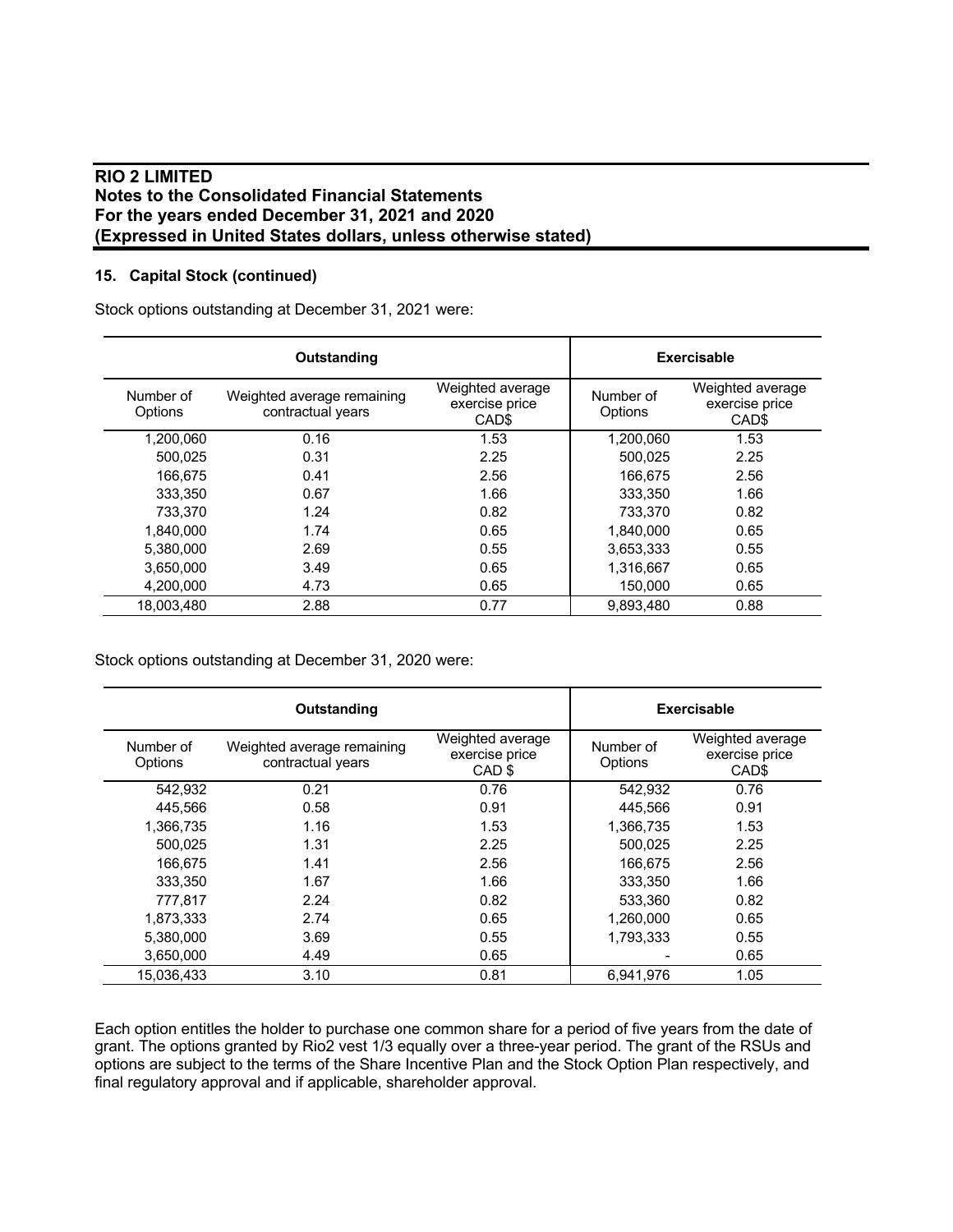### **15. Capital Stock (continued)**

RSU transactions are summarized as follows:

|                                     | Number of RSUs |
|-------------------------------------|----------------|
| Outstanding, December 31, 2019      | 312.237        |
| Issued                              | 400.000        |
| Vested and settled in common shares | (212, 237)     |
| Outstanding, December 31, 2020      | 500,000        |
| Vested and settled in common shares | (183, 333)     |
| Outstanding, December 31, 2021      | 316,667        |
| Vested, December 31, 2021           | 133,333        |
|                                     |                |

The RSUs, which original terms saw a vesting schedule of 1/3 equally over a three-year period, include a timebased and a performance-based component with a multiplier as determined by the Company's Board of Directors, and entitle the holder to an amount computed by the value of a notional number of Common Shares designated in the award. The RSUs that vested and were settled in common shares during the year ended December 31, 2020 were awarded a multiplier of 2 by the Company's Board of Directors.

The RSUs may be settled in equity instruments, or cash, at the sole discretion of the Company. The choice to settle in equity instruments does not have any commercial substance and the Company does not have a past practise of settling in cash.

On April 23, 2020, 162,237 RSUs were settled via the issuance of common shares of the Company. A multiplier of 2 was awarded, therefore, a total of 324,474 common shares of the Company were issued on April 23, 2020.

On September 11, 2020, 50,000 RSUs were settled via the issuance of common shares of the Company. A multiplier of 2 was awarded, therefore, a total of 100,000 common shares of the Company were issued on September 11, 2020.

On December 31, 2020, 400,000 RSUs were granted to Executive Officers of the Company. The RSUs will vest one-third on June 30, 2021, one-third on December 31, 2021, one-sixth on December 31, 2022, and one-sixth on December 31, 2023.

On June 30, 2021, 133,333 RSUs were settled via the issuance of common shares of the Company. A multiplier of 2 was awarded, therefore, a total of 266,666 common shares of the Company were issued on July 26, 2021.

On September 9, 2021, 50,000 RSUs were settled via the issuance of common shares of the Company. A multiplier of 2 was awarded, therefore, a total of 100,000 common shares of the Company were issued on September 9, 2021.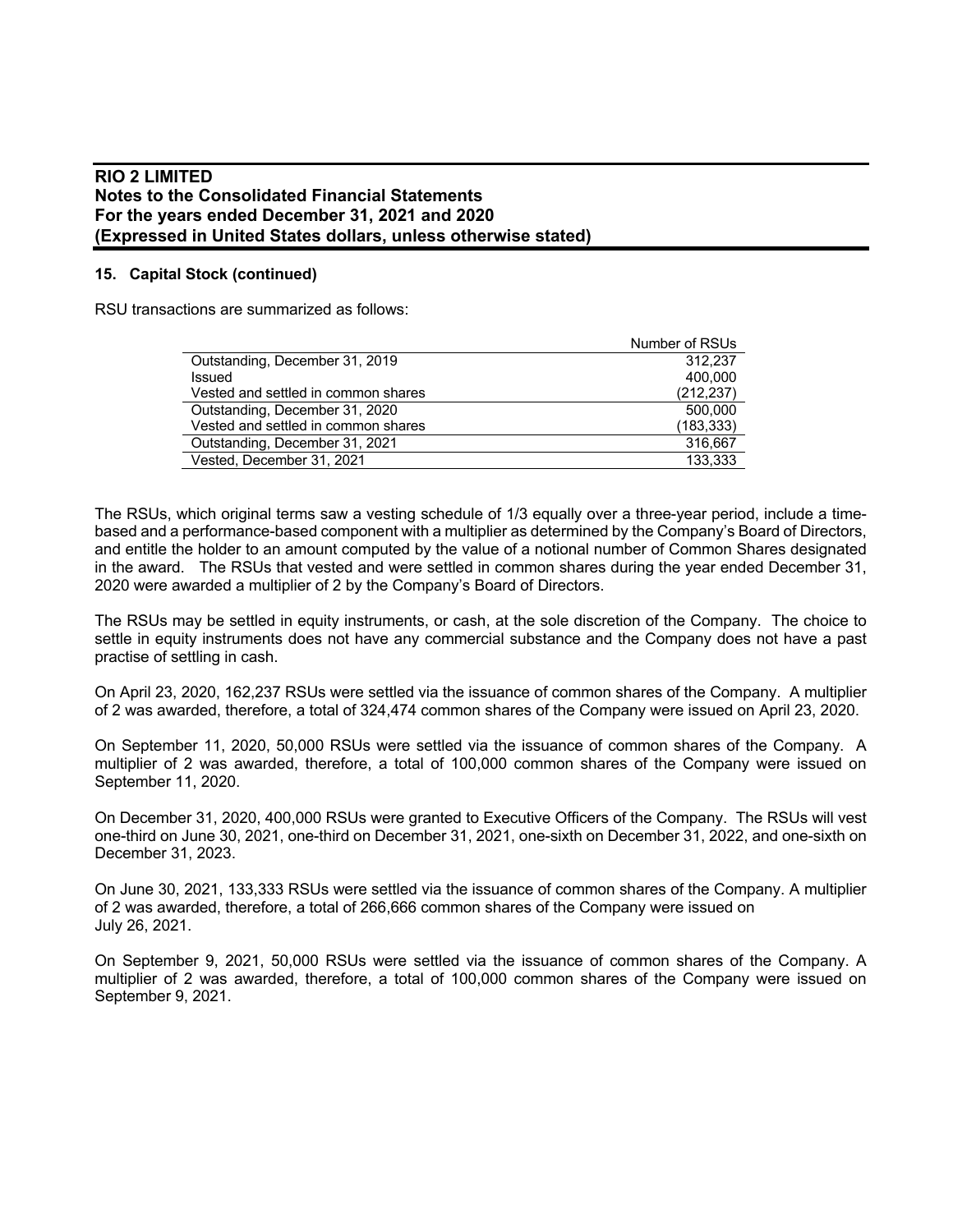# **15. Capital Stock (continued)**

### c. Warrants

Warrants outstanding as of December 31, 2021 were:

| Expiry dates    | Number of warrants | Conversion price |  |
|-----------------|--------------------|------------------|--|
| August 13, 2022 | 27,999,450         | CAD\$0.50        |  |

#### Movements in the number of warrants outstanding and their related weighted average exercise prices are as follows:

|                                |               | Weighted          |
|--------------------------------|---------------|-------------------|
|                                |               | average           |
|                                | Number of     | exercise price    |
|                                | warrants      | CAD <sub>\$</sub> |
| Outstanding, December 31, 2019 | 46,467,391    | 0.55              |
| Exercised                      | (7,578,919)   | 0.59              |
| Outstanding, December 31, 2020 | 38,888,472    | 0.54              |
| Exercised                      | (9, 162, 256) | 0.65              |
| Expired                        | (1,726,766)   | 0.65              |
| Outstanding, December 31, 2021 | 27,999,450    | 0.50              |

#### d. Reserves

Reserves recognizes share-based compensation expense until such time that the stock options and RSUs are exercised, at which time the corresponding amount will be transferred to share capital.

# **16. Related Party Transactions**

Key management consists of the Board of Directors and senior management. Senior management is defined as the President & CEO, and Executive Vice Presidents. Key management compensation for the years December 31, 2021, and 2020 was as follows:

|                                      | 2021      | 2020      |
|--------------------------------------|-----------|-----------|
|                                      |           |           |
| Senior management – employment costs | 1,772,533 | 1,426,569 |
| Directors fees                       | 211,468   | 171.822   |
| Share-based compensation             | 1,131,586 | 1,009,097 |
|                                      | 3,115,587 | 2,607,488 |

In addition to the compensation for directors and officers, the Company incurred management fees during the year ended December 31, 2021, of \$nil (December 31, 2020 - \$130,150) from SBX Asesorias e lnversiones Limitada, a company owned by Albrecht Schneider, who is a director of Rio2.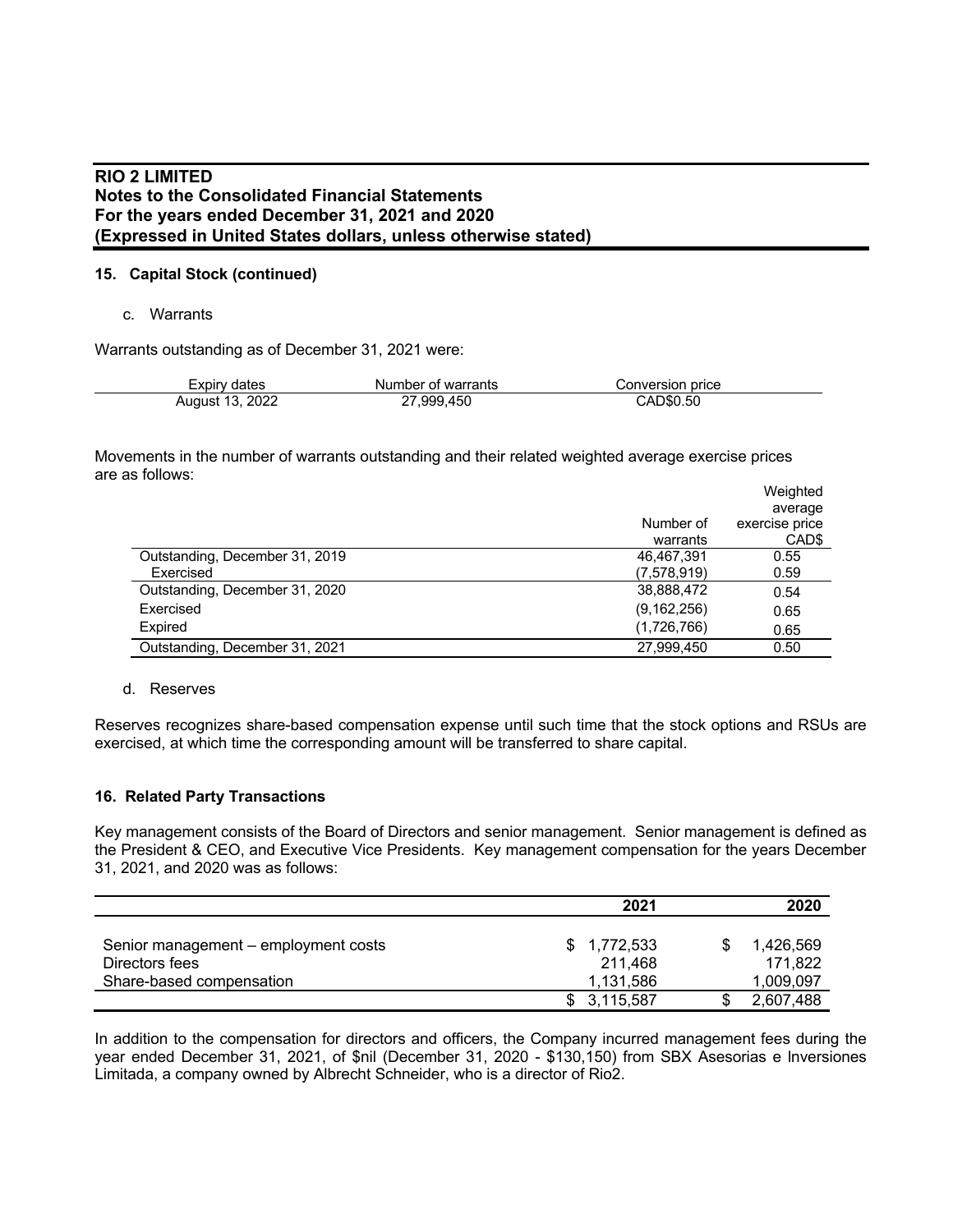### **17. Income Taxes**

The provision for income taxes reported differs from the amounts computed by applying statutory Canadian federal and provincial tax rates to the loss before tax due to the following:

|                                                              | December 31.<br>2021 | December 31,<br>2020 |
|--------------------------------------------------------------|----------------------|----------------------|
| Income (loss) for the year before income taxes               | \$<br>(10, 509, 265) | \$<br>(8,938,457)    |
| Statutory tax rate                                           | 27%                  | 27%                  |
|                                                              |                      |                      |
| Recovery of income taxes computed at statutory rates         | (2,838,000)          | (2,413,000)          |
| Non-deductible expenditures                                  | 520,000              | 465,000              |
| Impact of share issuance costs                               | (428,000)            |                      |
| Differing effective tax rate on loss in foreign jurisdiction | (1,000)              | (4,000)              |
| Unrecognized deferred tax assets                             | 9,264,000            | 2,315,000            |
| Impact of foreign exchange and other                         | (6,500,931)          | (363,000)            |
| Total income tax (expense) recovery                          | 16.069               |                      |

The approximate tax effect of each item that gives rise to the Company's deferred tax assets and liabilities as at December 31, 2021 and 2020 are as follows:

|                                                                                                         | December 31, 2021 |                                    | December 31, 2020     |  |
|---------------------------------------------------------------------------------------------------------|-------------------|------------------------------------|-----------------------|--|
| Deferred income tax assets                                                                              |                   |                                    |                       |  |
| Non-capital losses                                                                                      |                   | 680,000                            | 148,000               |  |
|                                                                                                         |                   | 680,000                            | 148,000               |  |
| Deferred income tax liabilities<br>Exploration and evaluation assets<br>Property and equipment<br>Other | \$                | (477,000)<br>(70,000)<br>(133,000) | (13,000)<br>(135,000) |  |
|                                                                                                         |                   | (680,000)                          | (148,000)             |  |
|                                                                                                         |                   |                                    |                       |  |
| Net deferred income tax liability                                                                       |                   |                                    |                       |  |

The Company has the following deductible temporary differences for which no deferred tax assets have been recognized:

|                                   | December 31, 2021 | <b>Expiry Dates</b> |
|-----------------------------------|-------------------|---------------------|
|                                   |                   |                     |
| Non-capital losses                | \$63,533,000      | 2022-2041           |
| Exploration and evaluation assets | 5,200,000         | no expiry           |
| Financing fees                    | 2,045,000         | 2042-2045           |
| Other                             | 672,000           | no expiry           |
| Total                             | 71,450,000<br>\$. |                     |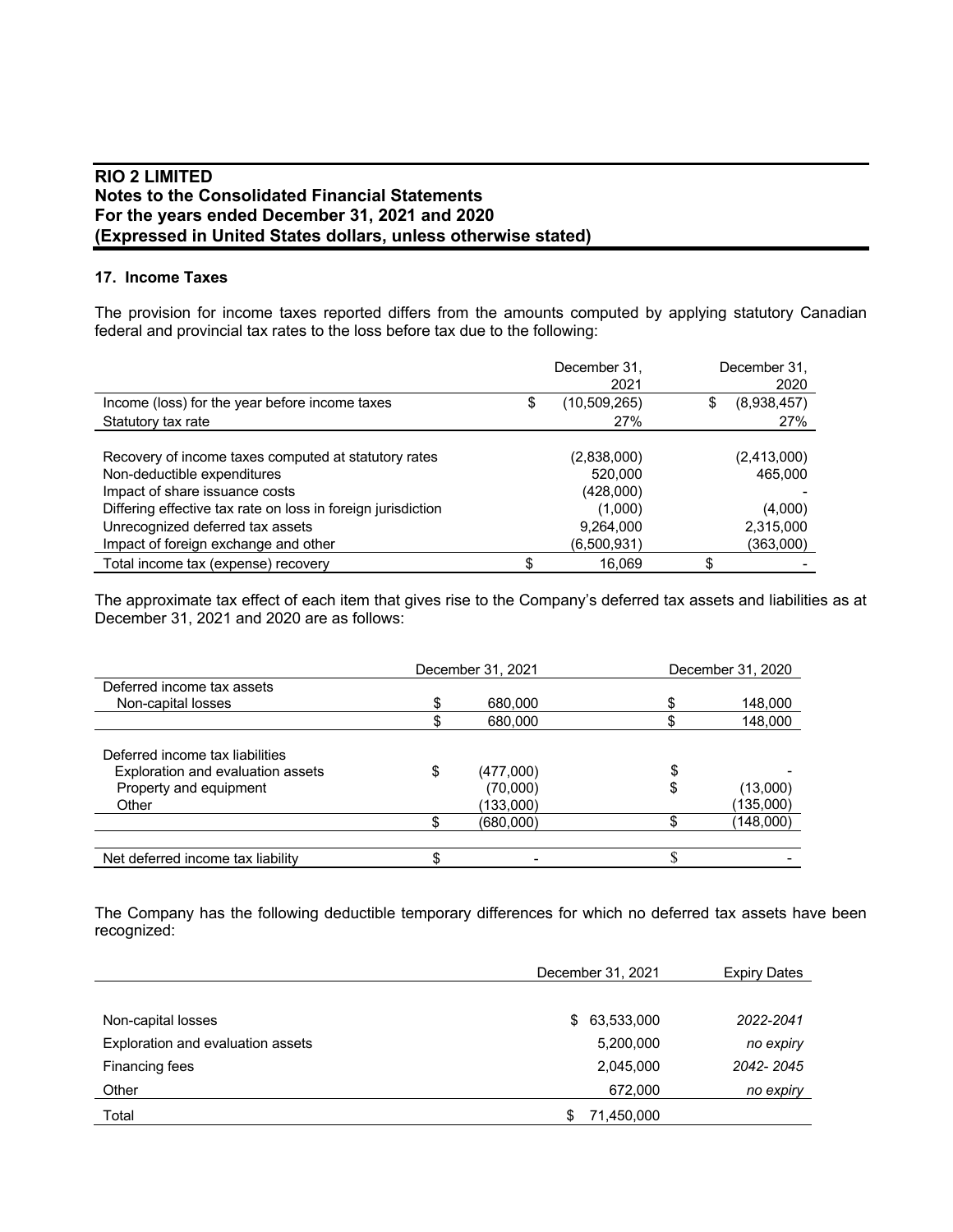### **17. Income Taxes (continued)**

As at December 31, 2021, the Company has non-capital loss carry forwards in Canada aggregating \$20,621,000 which expire over the period between 2026 and 2038, available to offset future taxable income in Canada.

As at December 31, 2021, the Company has non-capital loss carry forwards in Chile aggregating \$43,279,000 which do not expire, available to offset future taxable income in Chile.

As at December 31, 2021, the Company has non-capital loss carry forwards in Peru aggregating \$2,148,000 which do not expire, available to offset future taxable income in Peru.

### **18. Segmented Information**

The Company's business consists of a single reportable segment being mineral exploration and development.

During the year ended December 31, 2021, the Company had three operating segments in three geographic areas: the corporate office in Canada, development of the Fenix Gold Project in Chile, the support of the Fenix Gold Project in Peru. Segmented disclosure of the Company's assets and liabilities is as follows:

|                                           |    |            |                 |                  | December 31, 2021 |
|-------------------------------------------|----|------------|-----------------|------------------|-------------------|
|                                           |    | Canada     | Peru            | Chile            | Total             |
|                                           |    |            |                 |                  |                   |
| Property and equipment<br>Exploration and | \$ |            | \$<br>75.651    | \$<br>1.956.100  | \$<br>2,031,751   |
| evaluation assets                         |    |            |                 | 60,121,205       | 60,121,205        |
| Other assets                              |    | 17,035,841 | 834,687         | 15,671,624       | 33,542,152        |
| Total assets                              | \$ | 17,035,841 | \$<br>910,338   | \$<br>77,748,929 | \$<br>95,695,108  |
| Lease liability<br>Accounts payable and   | \$ |            | \$485,314       | \$               | \$<br>485,314     |
| accrued liabilities                       |    | 1,007,500  | 579,234         | 1,891,725        | 3,478,459         |
| Asset retirement<br>obligation            |    |            |                 | 3,368,322        | 3,368,322         |
| <b>Total liabilities</b>                  | S  | 1.007.500  | \$<br>1.064.548 | 5.260.047        | 7.332.095         |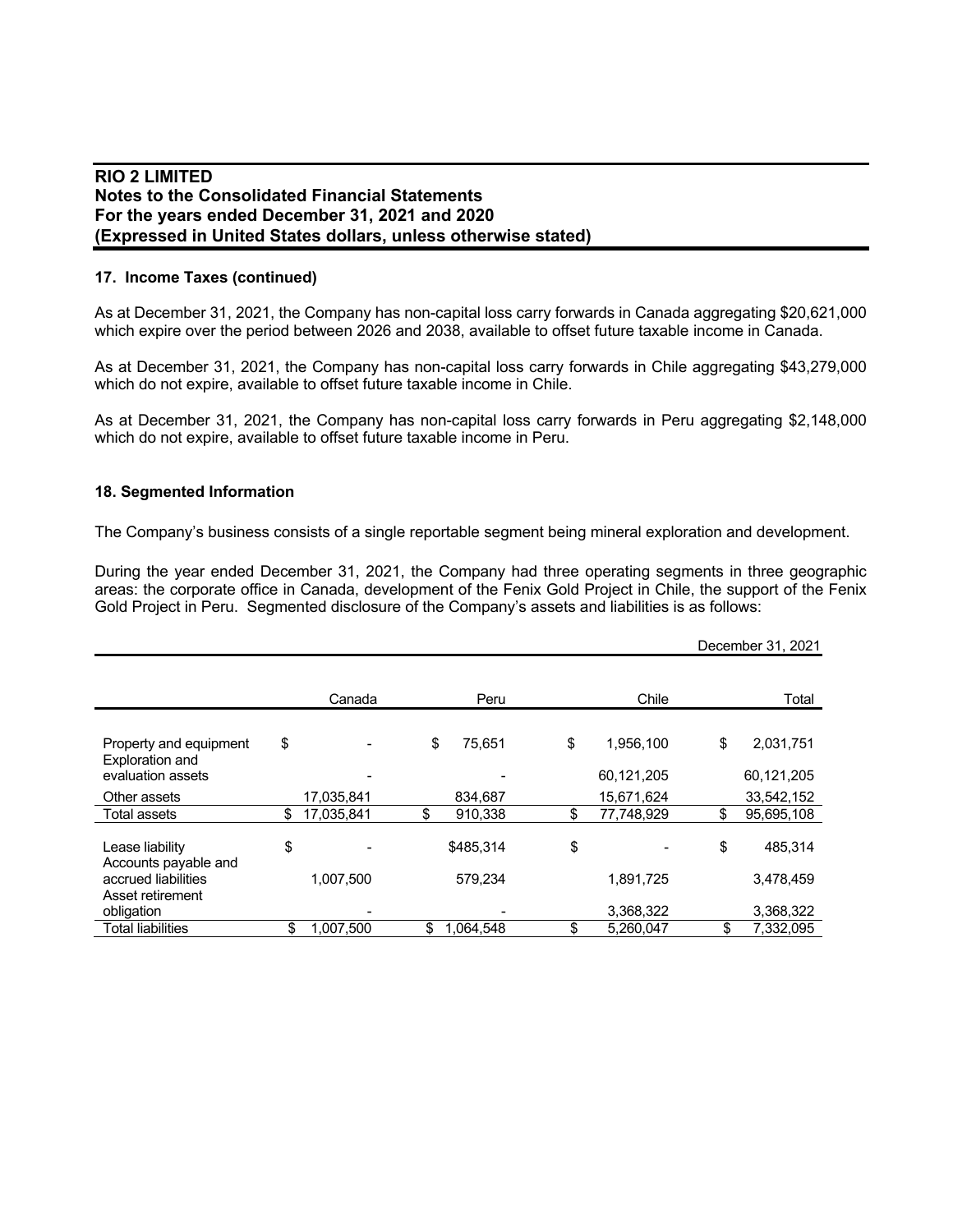# **18. Segmented Information (continued)**

|                                                    |             |           |                 |                 | December 31, 2020 |
|----------------------------------------------------|-------------|-----------|-----------------|-----------------|-------------------|
|                                                    |             | Canada    | Peru            | Chile           | Total             |
| Property and<br>equipment<br>Exploration and       | \$          |           | \$<br>113,856   | \$<br>230,272   | \$<br>344,128     |
| evaluation assets                                  |             |           |                 | 58,504,367      | 58,504,367        |
| Other assets                                       |             | 2.495.350 | 955.935         | 9.864.735       | 13,316,020        |
| <b>Total assets</b>                                | \$2,495,350 |           | \$<br>1,069,791 | \$68,599,374    | 72,164,515        |
| Lease liability<br>Accounts payable<br>and accrued | \$          |           | \$<br>480,732   | \$              | \$<br>480,732     |
| liabilities<br>Asset retirement                    |             | 280.631   | 213.755         | 1,685,122       | 2,179,508         |
| obligation                                         |             |           |                 | 3,722,041       | 3,722,041         |
|                                                    | \$          | 280,631   | \$<br>694.487   | \$<br>5,407,163 | \$<br>6,382,281   |

### **19. Commitments**

In the normal course of business, the Company enters into contracts and conducts business activities that give rise to commitments for future minimum payments. The table below summarizes the maturity profile of the Company's commitments, based on contractual undiscounted payments. No other material commitments exist at December 31, 2021 and 2020. The following table summarizes the Company's commitments:

|                             |                 |               |                | December 31, 2021 |
|-----------------------------|-----------------|---------------|----------------|-------------------|
|                             | Within 1 year   | 2 to 5 years  | Over 5 years   | Total             |
| Lease commitments           | \$<br>279,384   | \$<br>187,225 | \$             | \$<br>466,609     |
| Subscriptions               | 231,636         | 67,223        |                | 298,859           |
| Construction                | 2,000,000       | -             |                | 2,000,000         |
| Asset retirement obligation |                 | 3,368,322     |                | 3,368,322         |
| Water supply contract       | 414,788         | 354.780       | 1.064.340      | 1,833,908         |
|                             | \$<br>2,925,808 | \$3,977,550   | 1,064,340<br>S | 7,967,698<br>S    |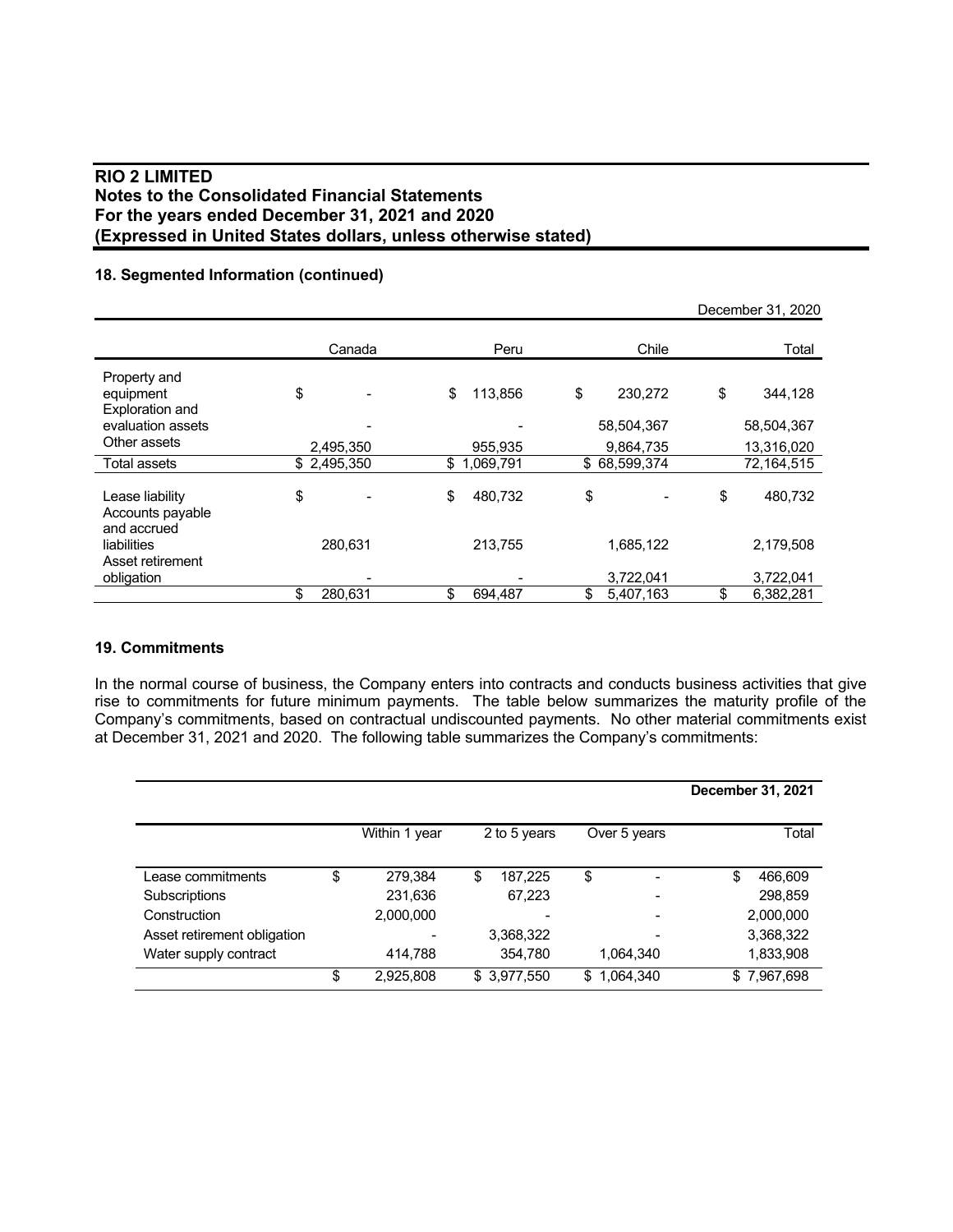# **20. Effect of the Change of Presentation Currency**

The effects of the change of presentation currency discussed in note 3 were as follows.

a) Effect on the consolidated balance sheets as at December 31, 2020 and January 1, 2020:

|                                                  | December 31, 2020         |                                 | <b>January 1, 2020</b>       |                                  |  |
|--------------------------------------------------|---------------------------|---------------------------------|------------------------------|----------------------------------|--|
|                                                  | <b>USD</b>                | CAD                             | <b>USD</b>                   | CAD                              |  |
| <b>ASSETS</b>                                    |                           |                                 |                              |                                  |  |
| <b>Current Assets</b>                            |                           |                                 |                              |                                  |  |
| Cash<br>Short term investments                   | US\$ 2,602,977<br>831,415 | CAD\$<br>3,314,110<br>1,058,558 | US\$ 4,166,027<br>10,825,691 | 5,410,836<br>CAD\$<br>14,060,407 |  |
| Interest receivable                              |                           |                                 | 71,836                       | 93,301                           |  |
| Input taxes recoverable                          | 6,452                     | 8,215                           | 5,444                        | 7,071                            |  |
| Prepaid expenses                                 | 190,049                   | 241,971                         | 90,692                       | 117,791                          |  |
| Total current assets                             | US\$ 3,630,893            | CAD\$ 4,622,854                 | US\$15,159,690               | CAD\$ 19,689,406                 |  |
| Input taxes recoverable                          | 9,186,013                 | 11,695,632                      | 8,065,896                    | 10,475,986                       |  |
| Right of use asset                               | 499,113                   | 635,471                         |                              |                                  |  |
| Property and equipment                           | 344,129                   | 438,145                         | 182,281                      | 236,746                          |  |
| Exploration and evaluation<br>assets             | 58,504,367                | 76,315,898                      | 48,996,951                   | 63,652,290                       |  |
| <b>Total assets</b>                              | US\$ 72,164,515           | CAD\$ 93,708,000                | US\$ 72,404,818              | CAD\$ 94,054,428                 |  |
| <b>LIABILITIES</b><br><b>Current Liabilities</b> |                           |                                 |                              |                                  |  |
| Lease liability                                  | US\$<br>209,739           | 267,039                         | US\$                         | CAD\$                            |  |
| Accounts payable and<br>accrued liabilities      | 2,179,508                 | 2,774,950                       | 2,979,834                    | 3,870,208                        |  |
| <b>Total current liabilities</b>                 | US\$<br>2,389,247         | CAD\$<br>3,041,989              | US\$ 2,979,834               | CAD\$<br>3,870,208               |  |
| Lease liability                                  | 270,993                   | 345,028                         |                              |                                  |  |
| Asset retirement obligation                      | 3,722,041                 | 4,738,902                       |                              |                                  |  |
| <b>Total liabilities</b>                         | US\$<br>6,382,281         | CAD\$<br>8,125,919              | US\$ 2,979,834               | CAD\$<br>3,870,208               |  |
| <b>SHAREHOLDERS' EQUITY</b>                      |                           |                                 |                              |                                  |  |
| Capital stock                                    | US\$ 95,768,037           | CAD\$125,987,829                | US\$ 91,279,671              | CAD\$119,966,686                 |  |
| <b>Reserves</b>                                  | 7,376,920                 | 9,575,097                       | 6,383,274                    | 8,242,121                        |  |
| Deficit                                          | (38, 260, 016)            | (50, 015, 528)                  | (29, 321, 559)               | (38,024,587)                     |  |
| Accumulated other<br>comprehensive income        | 897,293                   | 34,683                          | 1,083,598                    |                                  |  |
| Total equity                                     | 65,782,234                | 85,582,081                      | 69,424,984                   | 90,184,220                       |  |
| Total liabilities and equity                     | US\$ 72,164,515           | CAD\$ 93,708,000                | US\$ 72,404,818              | CAD\$94,054,428                  |  |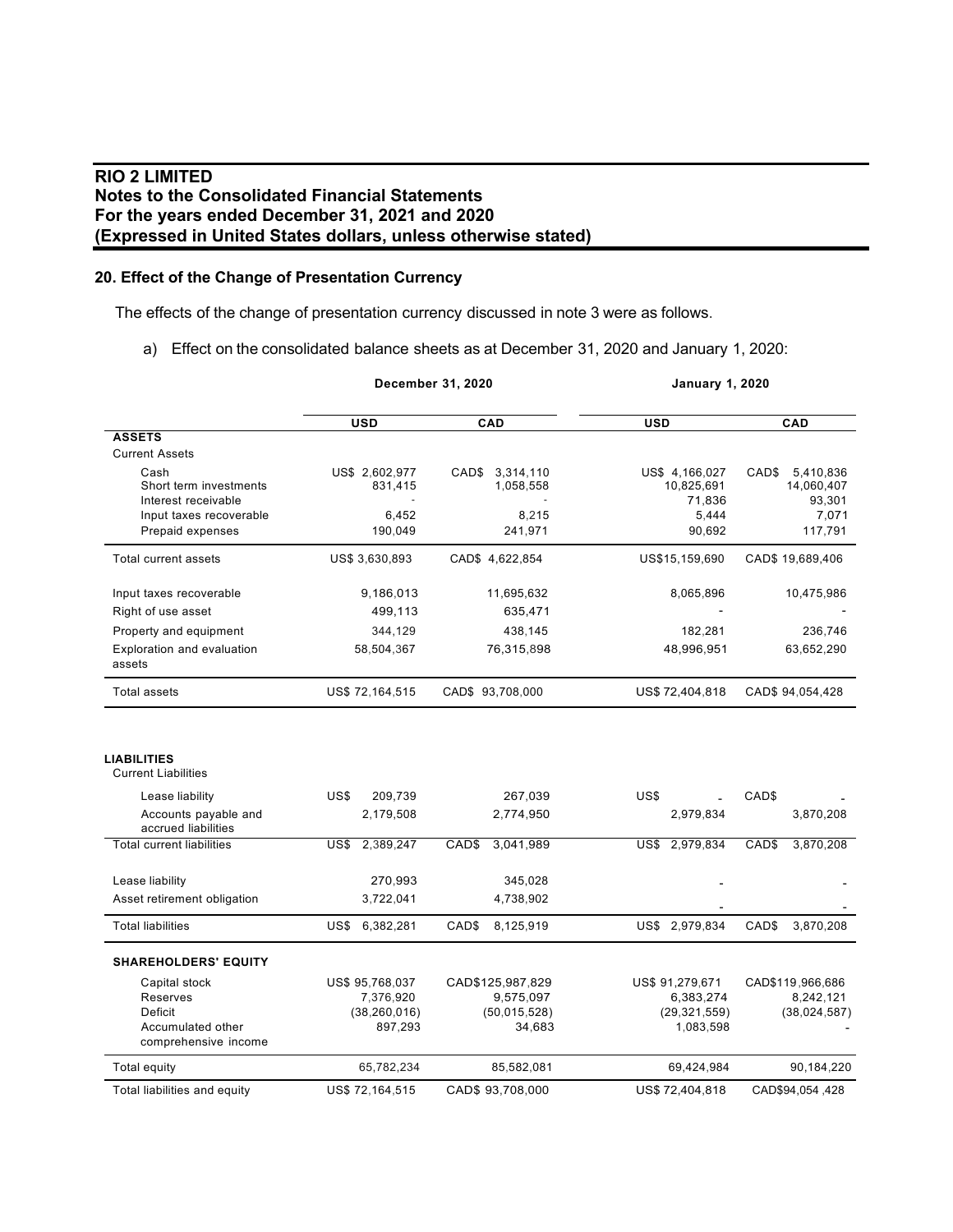# **20. Effect of the Change of Presentation Currency (continued)**

b) Effect on the consolidated statement of loss and comprehensive loss for the year ended December 31, 2020:

|                                                    | Year ended December 31, 2020 |                  |  |
|----------------------------------------------------|------------------------------|------------------|--|
|                                                    | <b>USD</b>                   | <b>CAD</b>       |  |
| <b>Expenses</b>                                    |                              |                  |  |
| <b>Employment costs</b>                            | US\$ 3,970,798               | CAD\$ 5,326,826  |  |
| Share based compensation                           | 1,699,325                    | 2,279,645        |  |
| Advisory fees                                      | 60,000                       | 80,490           |  |
| Professional fees                                  | 690,654                      | 926,512          |  |
| Office and miscellaneous                           | 673,918                      | 904,062          |  |
| Investor relations                                 | 311,748                      | 418,210          |  |
| <b>Exploration costs</b>                           | 201,689                      | 270,566          |  |
| <b>Directors fees</b>                              | 171,822                      | 230,499          |  |
| Filing and transfer agent fees                     | 128,557                      | 172,459          |  |
| Amortization                                       | 74,736                       | 100,258          |  |
| Travel expense                                     | 67,603                       | 90,689           |  |
| Loss before the following                          | US\$ 8,050,850               | CAD\$ 10,800,216 |  |
| Other (income) expense                             |                              |                  |  |
| Foreign exchange loss                              | 973,796                      | 1,306,348        |  |
| Accretion expense                                  |                              |                  |  |
| Interest income                                    | (86, 189)                    | (115, 623)       |  |
| <b>Net loss for the Period</b>                     | US\$ 8,938,457               | CAD\$ 11,990,941 |  |
|                                                    |                              |                  |  |
| <b>Other comprehensive loss</b>                    |                              |                  |  |
| Exchange loss on translation of foreign operations | 186,305                      |                  |  |
| Total comprehensive loss for the period            | US\$ 9,124,762               | CAD\$ 11,990,941 |  |
|                                                    |                              |                  |  |
| <b>Basic and Diluted Loss per Common Share</b>     | US\$<br>0.05                 | CAD\$<br>0.06    |  |
| <b>Weighted Average Number of Common Shares</b>    | 185,337,910                  | 185,337,910      |  |
| Outstanding                                        |                              |                  |  |